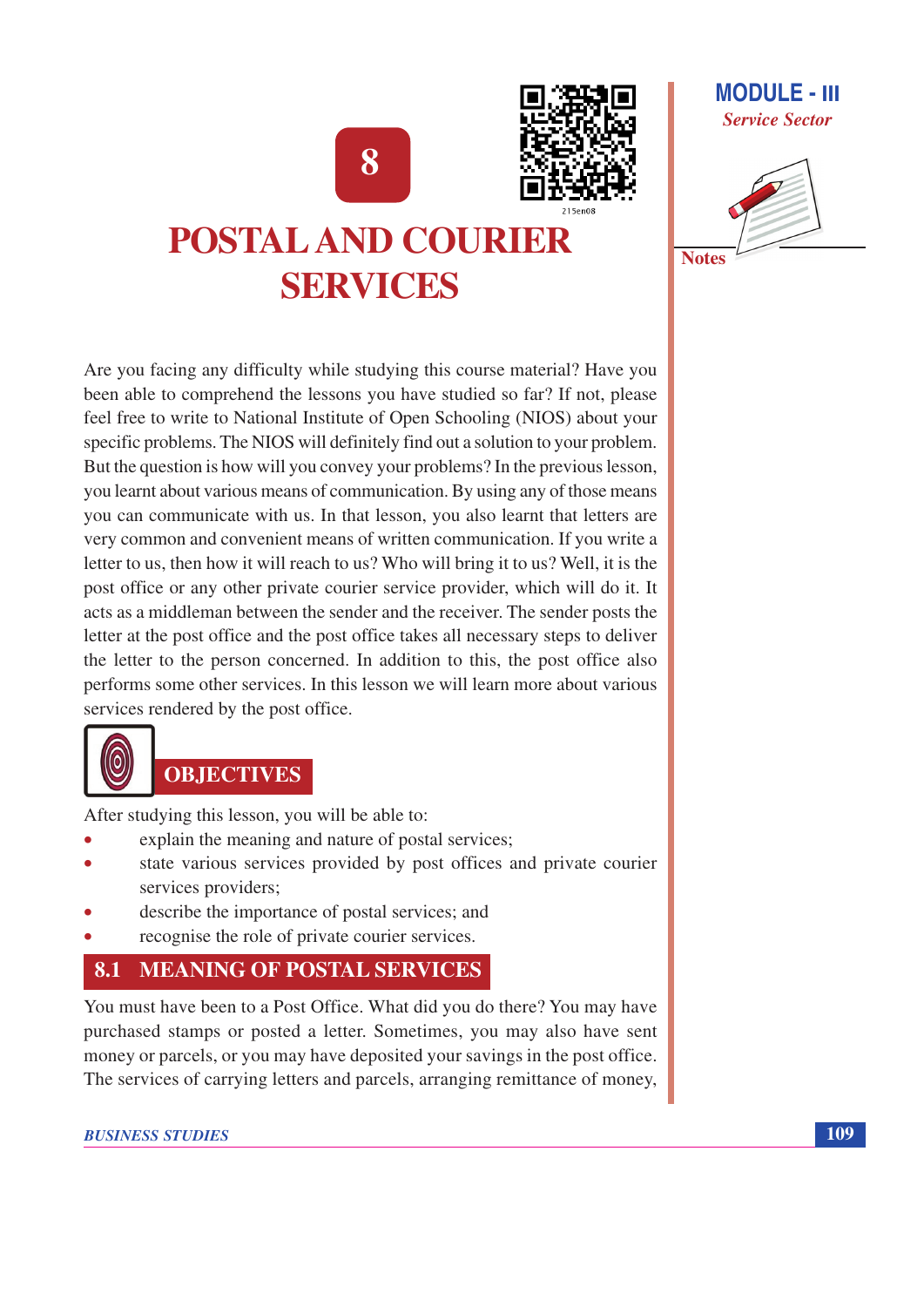



**Notes** 

accepting deposits of money, etc. are the various services offered by the post office, which the public can avail of. All these services are known as postal services.





#### 8.2 **NATURE OF POSTAL SERVICES**

Postal services originated with the necessity of communicating written messages. In the past also, one could exchange messages in writing. But, then there used to be the practice of some individuals known as 'runners' being engaged to go from place to place to deliver the messages. Even trained pigeons were used to carry letters from one place to another. The postal system, which we have today, became effective with the spread of roadways and railways as means of transport. In India, until 1837, the postal service was used solely for sending official mail. After 1837, the postal services were made available to the public. In course of time, Post Offices offered several other services including remittance of money, delivery of parcels, banking, insurance and many other such services.

As you know, a Post Office serves a variety of functions, thereby making the nature of postal services divergent. Let us look into the nature of postal services. Post office services are administered by Government of India throughout the country and the charges for all these services are minimal, which the common man can afford, while postal services are also provided by some private courier companies such as Blue Dart, Blaze Flash, DHL etc. It is viewed as the most dependable means of written communication. It is also used by the common man as the most reliable means of sending money through money orders to persons staying at far off places. It is also the most commonly used means for delivery of articles of value. The banking services provided by Post Offices attract a large number of people both from rural and urban areas due to easy accessibility and wide network of post offices. One of the most interesting feature to note is that all these varied postal services give us several options, which we can use according to our need and convenience. For example, to write a letter, we may use a post card orinland letter or an envelope.

### **8.3 SERVICES RENDERED BY POST OFFICES (TYPES) OF POSTAL SERVICES)**

Indian postal services are mainly concerned with collection, sorting, and distribution of letters, parcels, packets, etc. Besides, a number of other services are also provided to the general public as well as business enterprises. Let us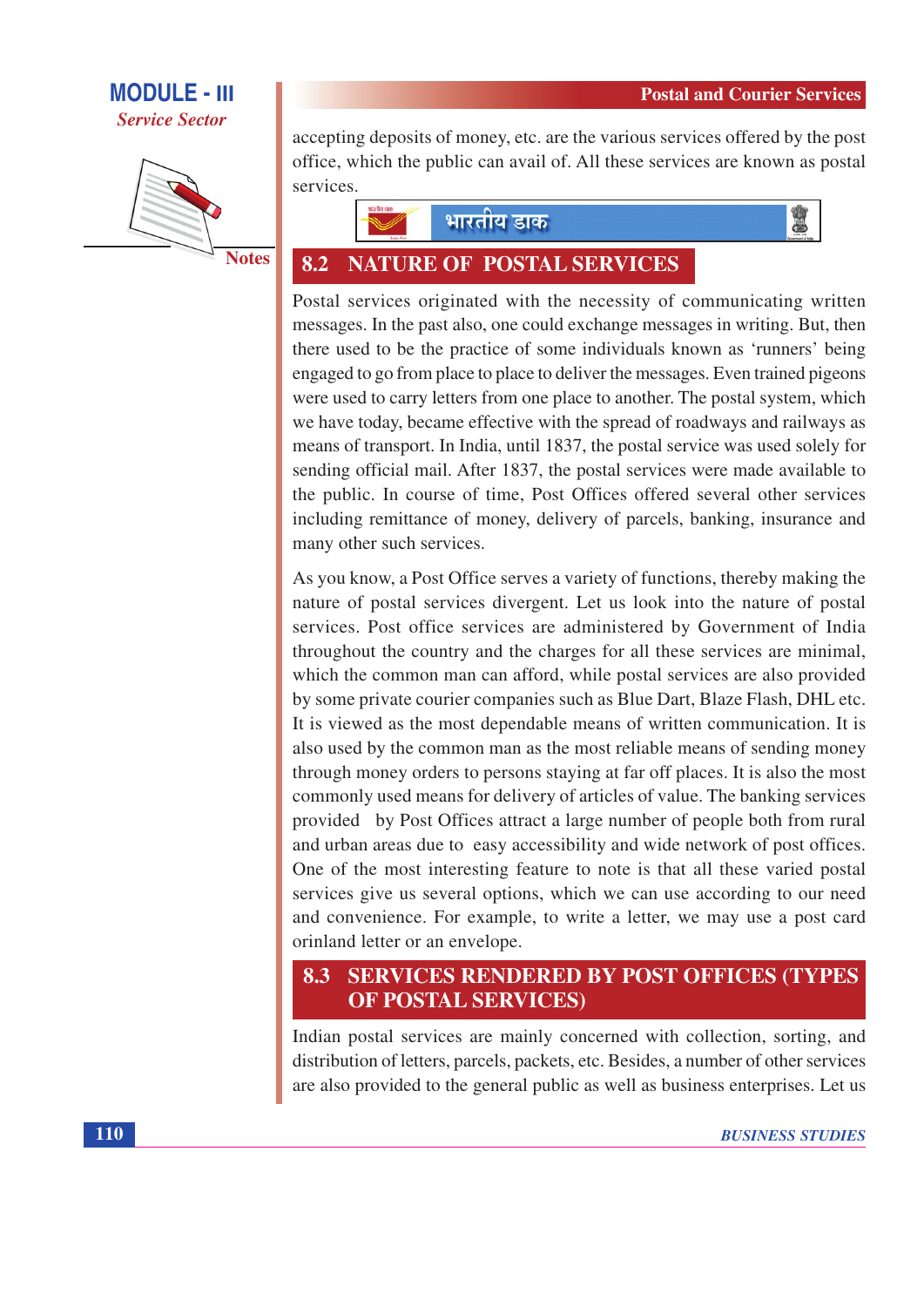classify all those facilities under the following main headings.

- Mail services  $\mathbf{i}$ .
- $ii$ Remittance services
- **Banking services**  $\mathbf{iii}$
- Insurance services  $iv.$
- Other servicess  $V_{\cdot}$

### **8.4 MAIL SERVICES**

You send letters to your friends and relatives on different occasions. Similarly, you make correspondence with NIOS regarding your problems. On special occasions, you may send greeting and gifts to your friends. In all these situations, post office helps you in sending your message and also in bringing messages for you through a type of service known as mail service. Mail service is one of the main services of post office that deals with collection of letters and parcels from the sender to distribute among the receivers. Indian Postal service deals with both inland and international mails. An inland mail is one where the sender and receiver of the mail reside within the same country. On the other hand, where the sender and receiver of the mail reside in different countries it is called International Mail

While sending a written message, the sender can make use of a post card, inland letter card or envelop. For sending an article in a packet or parcel, a wrapper (thick paper or cloth) can be used. These are the alternative means of sending any mail through the post office. Let us know more about these means of mail service.

#### **Post Card** i.

Post card is the cheapest means of written communication. It is a card on both sides of which we can write our message. It has a specified space to write the address of the receiver. In the post office, two different types of post cards are available. One is 'ordinary post card' and the other is 'competition post card'. While ordinary post cards are used for writing letters, competition post cards are used to send reply to questions asked in various competitions announced through radio, television, newspapers and magazines. Although the size of both the post cards is same, they differ in terms of colour and price.

While writing on the post card one important point you should remember is that, if you print your message in words or picture on any side of the post card then you have to pay additional postage. This type of card is called a printed post card. You must have seen a greeting card of post card size on one side of which a picture or a message is printed. This is also a printed post card.



**MODULE - III** 

**Service Sector** 

**Notes**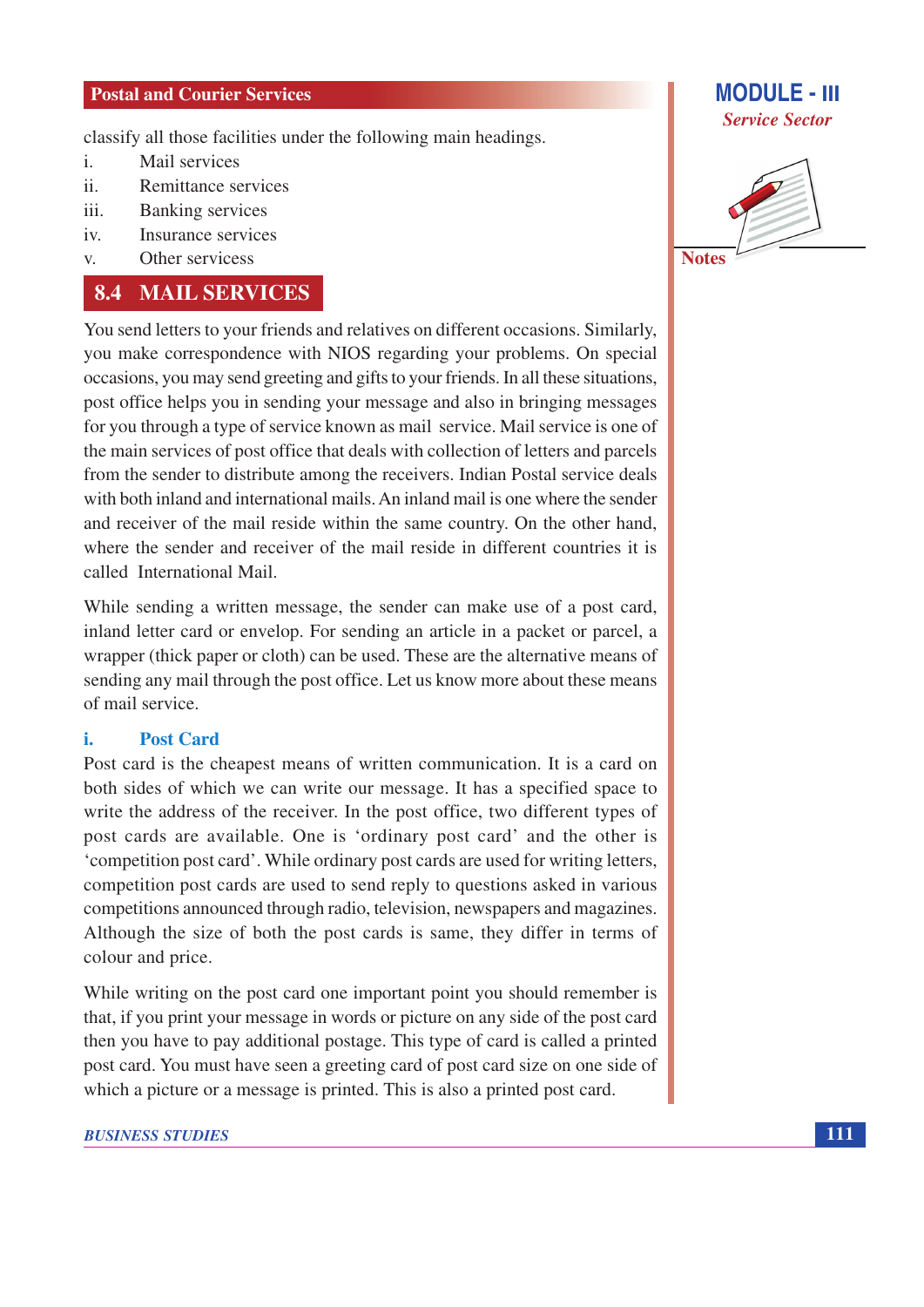

**Notes** 

In post offices reply post cards are also available, which are attached with

the post cards to send a message. By sending those you can get a reply from the addressee (receiver). Actually they are two ordinary post cards joined together. One post card is to be used for sending the message and the other for getting the reply. The sender writes his/her own address in the reply post card and sends both without detaching



**Post Card** 

them. The receiver detaches the post card with the message and sends the reply to the sender on the reply post card.

#### ii. **Inland Letter**

Like post card, written messages can also be sent using inland letter. The blank inland letters are sold by post offices and an inland letter is commonly used for sending messages within our country. Unlike post card, the written portion of the inland letter is folded and sealed. Only names and addresses of the receiver and the sender remain open. Thus, these ensure secrecy of the message. However, no enclosure is allowed inside the inland letter. A special type of letter just like inland letter is used for sending messages to foreign countries. It is known as "aerogram".



**Inland Letter** 

#### iii. **Envelope**

You have learnt that messages can be written on the post card or on the inland

letter card. But post cards are not suitable for sending confidential messages. Again in inland letter it is not possible. to send any enclosure although it ensures secrecy of the message. Now, suppose you want to send your application bio-data seeking  $\alpha$ r



**Postal - Envelope** 

employment in any organisation. Can you send it through mail? Yes, for sending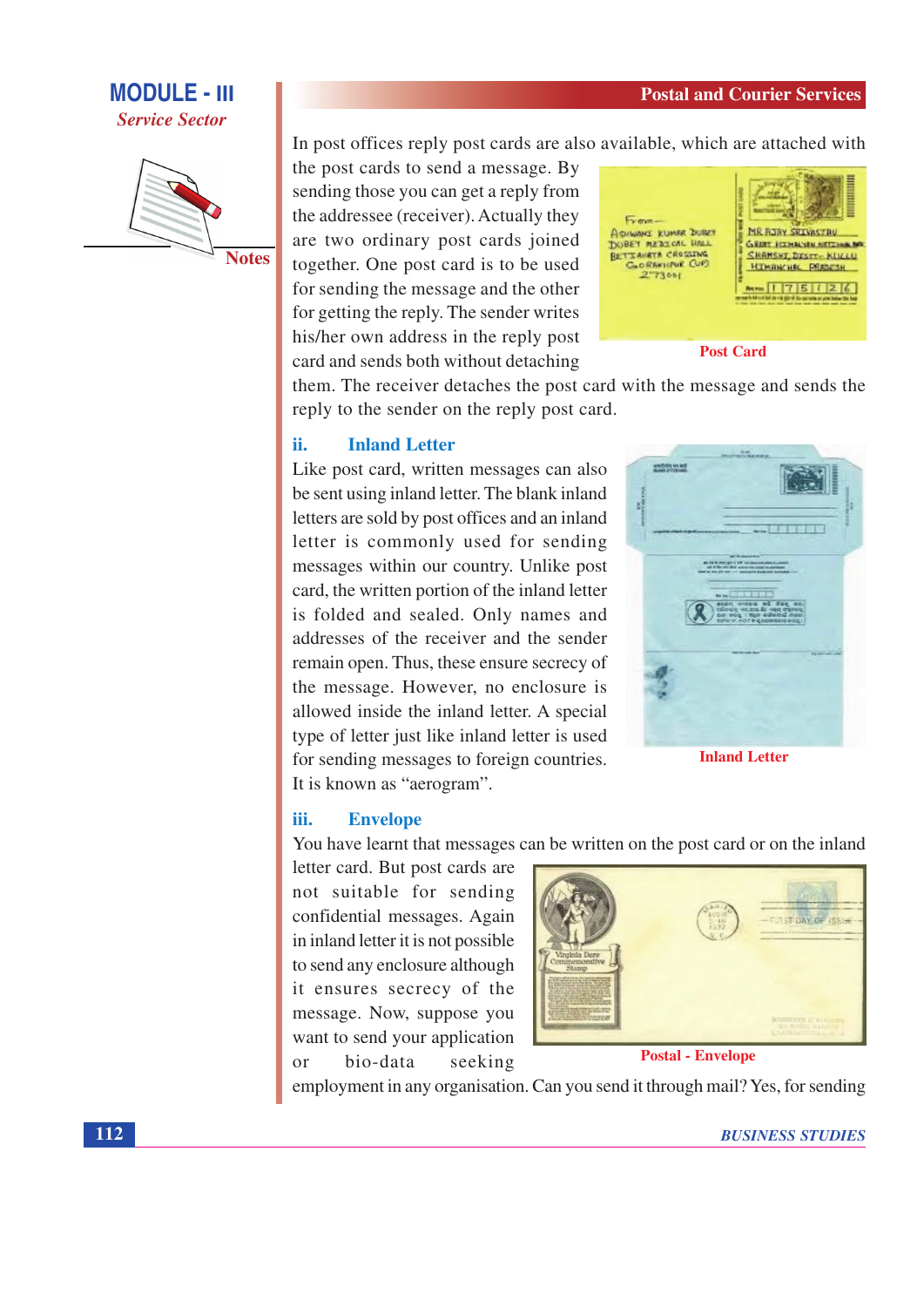these, you need a postal envelope or an ordinary envelope with postage stamps affixed on it. It is a small size paper packet having one side open. After keeping your enclosure in it, you need to close it and sent it to the receiver.

Postal Envelopes are available at all post offices. These are widely used for mailing letters and other documents in all government and private offices as well as in business firms. Besides sending letters we can also mail certain lightweight enclosures like photographs, greeting cards through envelopes. In a post office you can find different types of envelope like, ordinary envelope, envelope for registered mail, etc. In these envelopes there is no need to affix any additional postage if the weight of your enclosure is upto a certain limit. If it exceeds that limit, then additional postage will have to be affixed according to the postal rates. In case the size of your enclosure does not fit those envelops available at the post office you can prepare your own envelope or purchase it from the market and affix postage according to the weight. Even otherwise, there is no compulsion of using the envelopes available at the post offices.

#### iv. **Parcel Post**

Suppose you want to send a book to your friend who is staying in the nearby town. Can you send it through post? Yes, it can be sent through the parcel

service of Post office. Let us learn about it. The postal facility through which articles can be sent in the form of parcels is known as Parcel Post. It provides reliable and economical parcel delivery service. Under parcel post services, parcels of specified size and weight can be sent across the country as well as outside the country. Postal charges vary according to the weight of the



parcel. Separate postage is to be paid for inland and foreign parcel post.

#### **Book Post**  $\overline{\mathbf{v}}$ .

Articles in the form of printed materials, printed books, periodicals, greeting cards can also be mailed as book post. Under book post, envelopes containing books or documents should only be closed but not sealed. It should be mentioned on the face of the envelope as "Book Post". The postage



**BUSINESS STUDIES** 



**MODULE - III** 

**Notes** 

113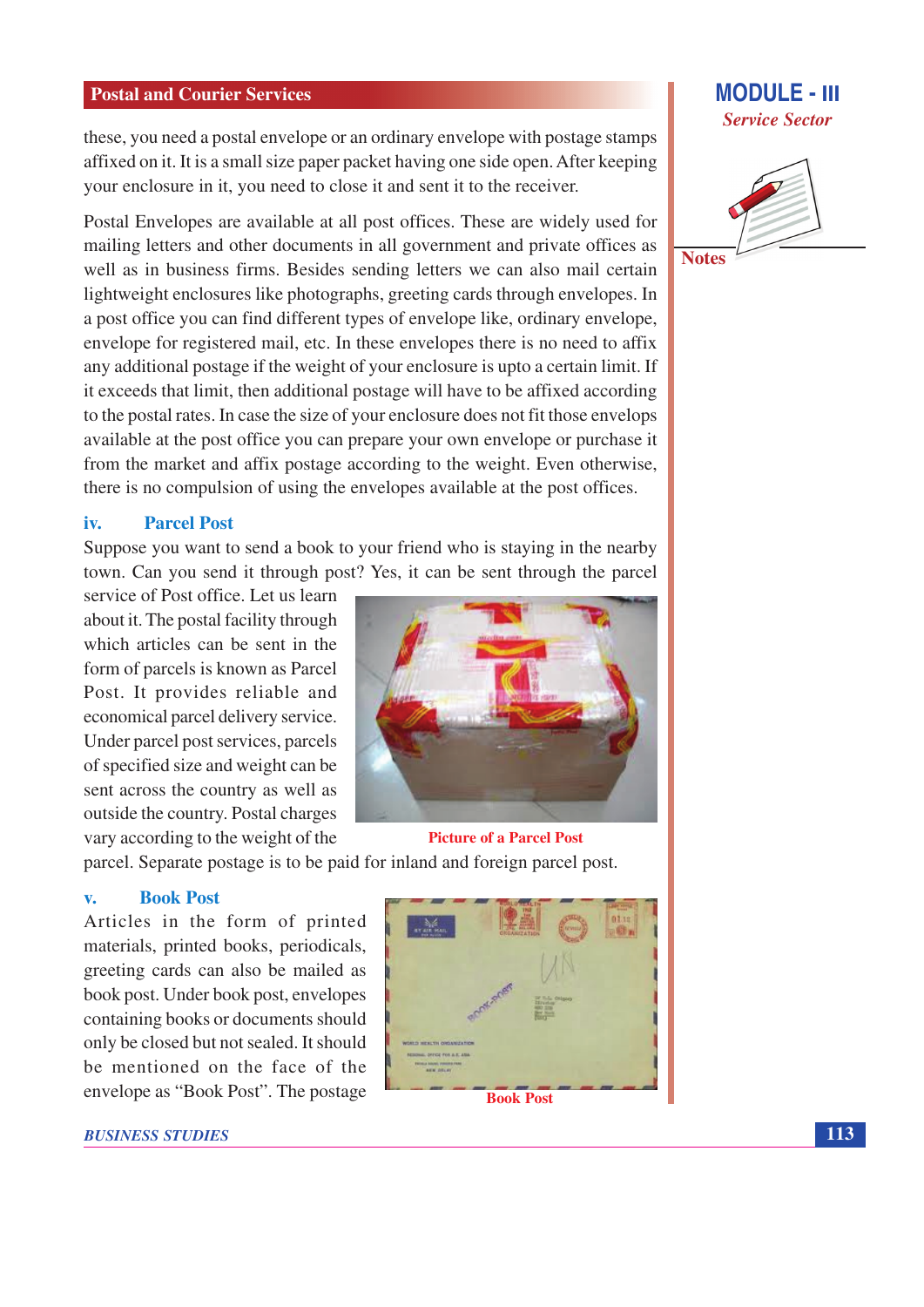

**Notes** 

on Book post mails is less than the postage on sealed envelopes.



## **INTEXT QUESTIONS 8.1**

Fill in the blanks with appropriate words

- $\mathbf{i}$ Areogram is used to send written message to
- Ordinary post cards and competition post cards differ with respect to  $ii.$
- iii. Postal charges on ordinary inland parcels vary according to \_\_\_\_\_\_\_.
- The postage on Book Post mail is than that on sealed envelopes. iv.
- Inland letter cards should be used instead of post cards when the sender  $V_{\star}$ of a message wants to convey any message.

#### **REMITTANCE SERVICES** 8.5

Suppose, you are working at a place far away from your home and you want to send money to your family. You can send it through the remittance service offered by the post office. It provides Money Order and Postal Order facility with the help of which people can transfer money from one place to another within as well as outside the country. Let us know more about money order and postal order.

#### **Money Order**  $\overline{a}$ .

Money can be sent through post office under money order service. Money

order is an order issued by one post office to another post office to pay a certain sum of money only to the person named therein. If you want to send money then first you have to fill up a money order form which is available at all post office on payment. The duly filled in form along with the money to be remitted is then handed over to the post office. In a single money order form we can send a maximum amount of Rs. 5,000/. The money order form also contains some space where you can write down your message for the addresses. The filled in form is then sent to the post office where payment is to be made. The postman carries the form with him and after obtaining the signature from the addressee, handed over

| <b>INV RUPEES :</b>        | <b>I</b> the                |
|----------------------------|-----------------------------|
| TO:                        |                             |
|                            |                             |
|                            |                             |
|                            | ma:1                        |
| Dollar.                    | Senders 3                   |
| <b>MOLT</b> IN             | Date:                       |
| For Office Use Only        | Ricetti.                    |
|                            |                             |
|                            | Fts.                        |
| Combined Obland Starro     | Assistant                   |
|                            | Repaired Ruciess            |
|                            |                             |
|                            |                             |
| <b>Plought M.O. Starry</b> | March 1. New 111 P          |
|                            |                             |
|                            | Signation of an opportunity |
| Oblong Elseng              | Bywam alsoying stime        |
|                            | <b>H.O. ACKNOWLEDGEMENT</b> |
| <b>M.O. No.</b>            | Date:                       |
| <b>ISensers</b>            |                             |
| 120006                     |                             |
|                            | z                           |
| Address                    |                             |
|                            | $7 - 81$                    |
|                            |                             |
|                            | Received Rupens             |
| DOL:                       |                             |
|                            | Payer's Signature           |
|                            |                             |

**A Money Order Form** 

the money to him. For this service, post office charges a specific commission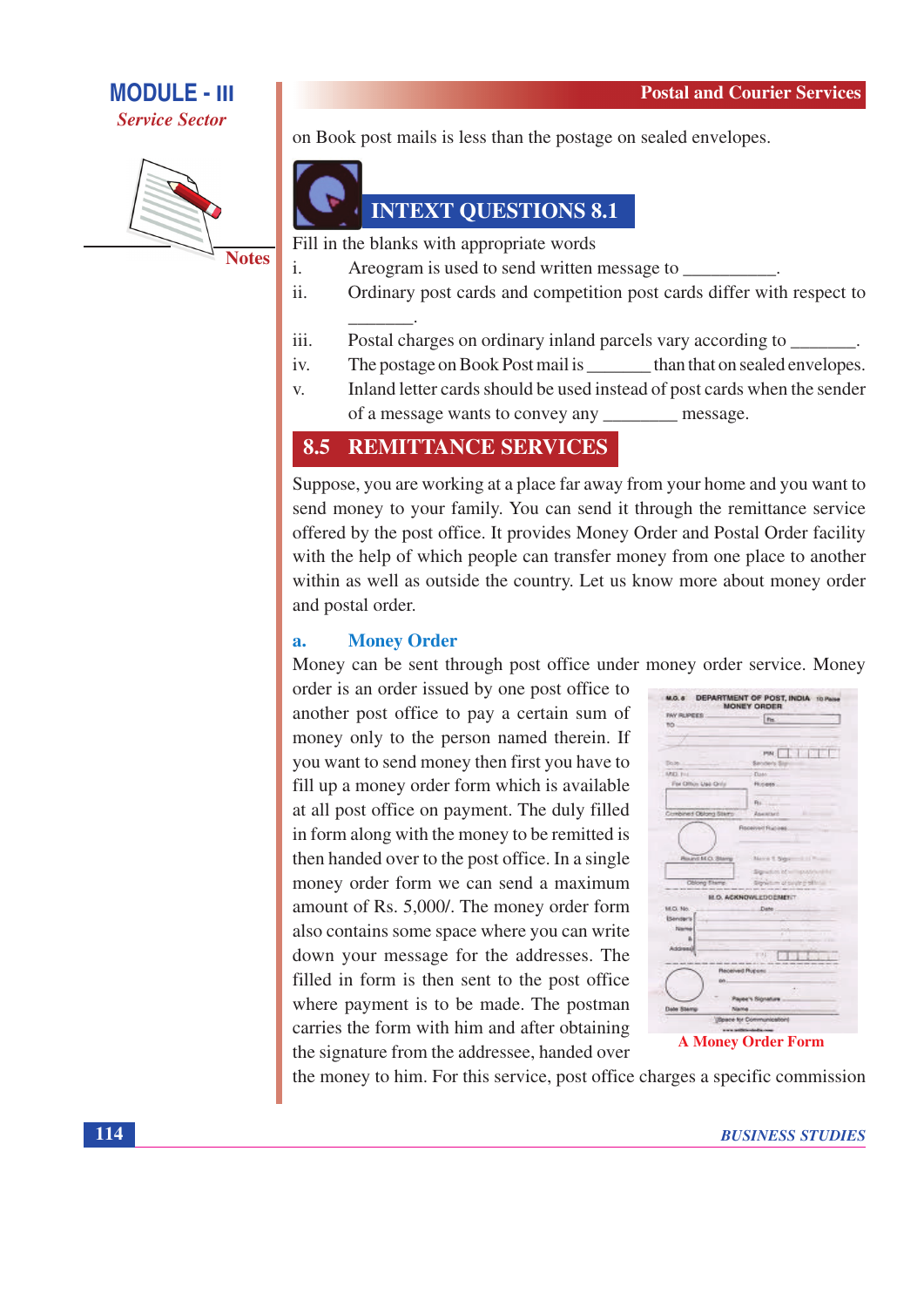from the sender, which varies according to the amount of money sent. For the convenience of customers, post office offers different types of money order services like Ordinary Money Order, Telegraphic Money Order, Satellite Money Order, Speed post Money Order, etc. For the convenience of businessmen it also offers Corporate Money Order service.

#### **Postal Order** b.

Like Money Order, we can also send money through postal order i.e., Indian Postal Order (IPO). It is a convenient method of sending money from one place to another and is mainly used for remitting examination fees or while

applying for any job. Postal Orders are available at all post offices in different denominations like Re.1/-, Rs.2/-, Rs.5/-, Rs.7/-, Rs.10/-, Rs.20/-, Rs.50/ -, and Rs.100/-. We can buy Postal orders on payment of prescribed charges and send it to the payee after mentioning his name and specifying the name of the post office, where it is intended to be encased. The payee after receiving the postal order produces it for payment at the post

AVE SCARAS ATE BEASES

**A Picture of Postal Order** 

office mentioned there in. To ensure payment to the right person, we can cross the postal order by putting two parallel diagonal lines on its top left hand side corner just like crossing a bank draft or a cheque. The effect of crossing a postal order is that the payment can be collected through the payee's account at the post office or bank. This method of remittance is mostly used for official purposes.

#### **BANKING SERVICES** 8.6

You know that banks deal with money. A bank accepts deposits from the public and grants loans and advances to those who are in need of funds. Besides accepting deposits and lending money, a bank also helps the customers keeping their valuables under safe custody, sending money from one place to another, providing business information, etc. Post offices undertake some of these services like accepting deposits from the public and withdrawal of deposits. Thus, we may say these are the banking services offered by post office. Under this service it offers various schemes to encourage the savings and motivate people to save. Let us learn about some of the important savings schemes offered by post office.

### **MODULE - III Service Sector**





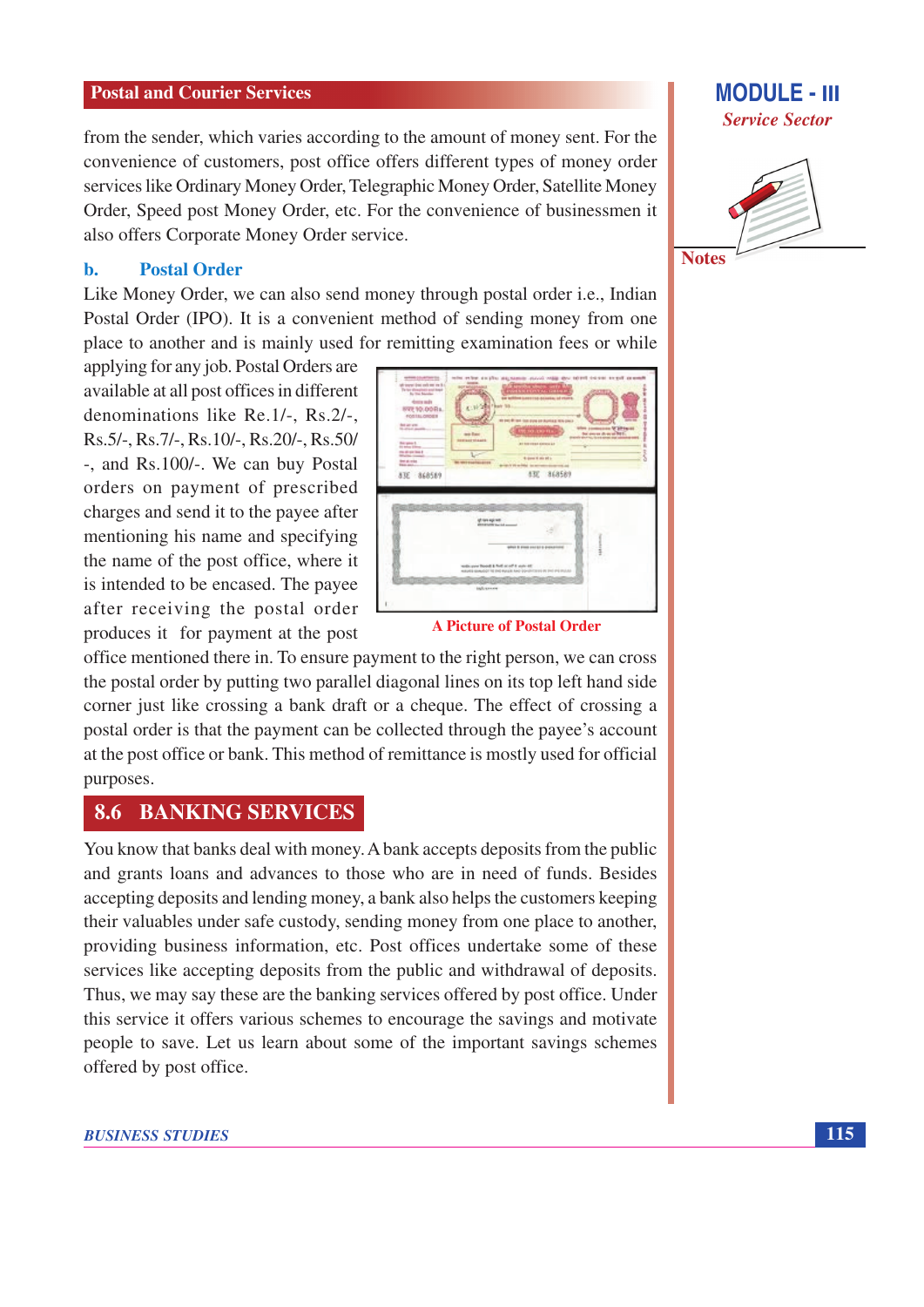

i.



**Post Office Savings Bank Account:** It is a type of account in which we can deposit our savings in post offices and withdraw it whenever required. A minimum amount of Rupees Fifty is required to open the account and we can deposit a maximum of Rupees one lac in our account in the case of individual. The account can be jointly operated and in that case the maximum limit of deposit can be raised to rupees two lac. Money can be withdrawn from the account by using withdrawal slips or cheques. Post office pays interest on our deposits, which is totally exempted from income tax.

- ii. 5-Year Post Office Recurring Deposit Scheme: A Recurring Deposit account can be opened with a minimum amount of Rs 10/ with is a multiple of Rs.5/- without any maximum limit. The deposit is to be made every month for a period of 5 years. After one year, 50% of the deposit can be withdrawn only once during the five year period. There is no restriction to open more than one recurring deposit account in the name of a single individual. On maturity INR 10/ account fetches INR 728.90. This account can be continued for another 5 years on year to year basis.
- iii. **Post Office Time Deposit Account:** Any individual can open this account with a minimum balance of Rs.200/-, without any maximum limit. The depositor makes deposit in lump sum and that amount matures after the expiry of a fixed period like one, two, three or five years. Interest on this account is given on annual basis but computed quarterly. This account can also be opened by a Trust. The deposit amount as well as interest income is exempted from income tax.
- Post Office Monthly Income Scheme: Under this scheme a fixed sum iv. of money is deposited for six-years and the depositors get the interest on it every month. A minimum amount of Rs.1,500/- and maximum of Rs.4.5 lakh in individual account and Rs.9 lakh in case of joint account can be deposited. In addition to interest the deposit amount also earns bonus at the rate of 5% which is payable on maturity. Both interest as well as bonus is exempted from income tax. This account is suitable for retired employees or any body who wants a regular income just like pension or salary.

**6-Year National Savings Certificates (VIII Issue) Scheme: National**  $\mathbf{v}$ . Savings Certificates (NSC) can be purchased from the post office by -(i) an adult for himself or herself or for any minor or by any minor; (ii) two adults jointly; or (iii) a trust. Minimum amount of deposit is Rs.100/ - and there is no maximum limit of deposit.

These certificates are available in denominations of Rs.100/-; Rs.500/-; Rs.1, 000/-; Rs.5, 000/-; and Rs.10, 000/-. Interest is compounded half-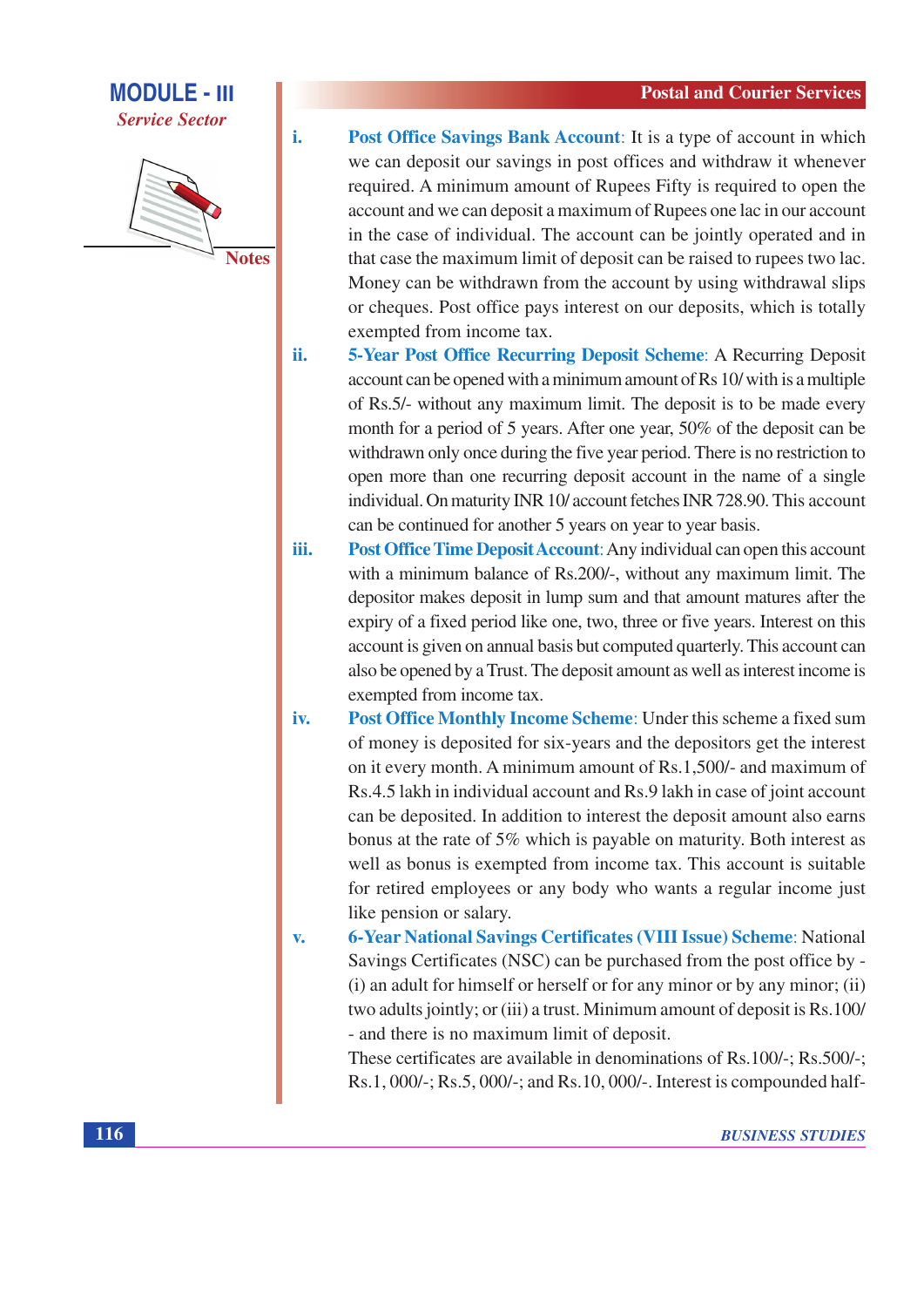**MODULE - III Service Sector** 

yearly and payable at maturity. After 6 years, these certificates can be encashed from the post office.

Interest income is treated as re-investment and is subject to tax rebate. This deposit scheme is very popular among the income tax payers.

- **15 Year Public Provident Fund Account (PPF Account): Individuals** vi. can open this account in their own name or in the name of their minor child. In this account at least one deposit is required in every year. An account holder can deposit upto a maximum Rs. 70,000/- in a year, which can be deposited either in lump sum or in maximum of 12 installments. A minimum deposit of Rs. 500/- is required to be made each year. The amount of each deposit should be in multiple of Rs. 100/-. That means you cannot deposit any amount like Rs. 1.250/- or Rs. 3,785/-, rather it may be like Rs. 1, 200/- or Rs. 3,700/-. Loan facility is available after 3 years whereas withdrawal of money from the account is allowed from the 7th year onwards. The deposit amount gets rebate under income tax and the interest income is fully tax-free.
- vii. Kissan Vikas Patra Scheme: In this scheme a fixed sum of money gets doubled within a certain period. Money can be deposited in Kissan Vikas Patras by- (i) any adult for himself or herself or for any minor; (ii) two adults jointly; or (iii) a trust. These are available in the denomination of Rs.100/-, Rs.500/-, Rs.1,000/-, Rs.5,000/-, and Rs.10, 000/- at all post offices while Kissan Vikas Patra of Rs.50, 000/denomination is available only at General Post Offices (GPO). There is no maximum limit of investment. Money can be withdrawn before its maturity but there is a minimum period called lock-in period within which your money cannot be withdrawn.
- Senior Citizen Saving Scheme: In this scheme a person can deposit viii. only once in the multiples of Rs 1000/ but not exceeding Rs 15,00,000/ . Maturity period is 5 years. It can be operated individually or jointly with spouse. The age should be 60 years or more, and interest is payable on 31 March, 30 June and 31 December, in the first instance and thereafter, interest shall be payable on 31 March, 30 June, 30 Sept and 31 December.

## **INTEXT OUESTIONS 8.2**

Fill in the blanks with appropriate words.

- The maximum amount of money one can deposit in a Post Office PPF  $(i)$ account during a year is Rs \_\_
- In a single money order form we can send a maximum amount of Rs.  $(ii)$

### **BUSINESS STUDIES**

**Notes**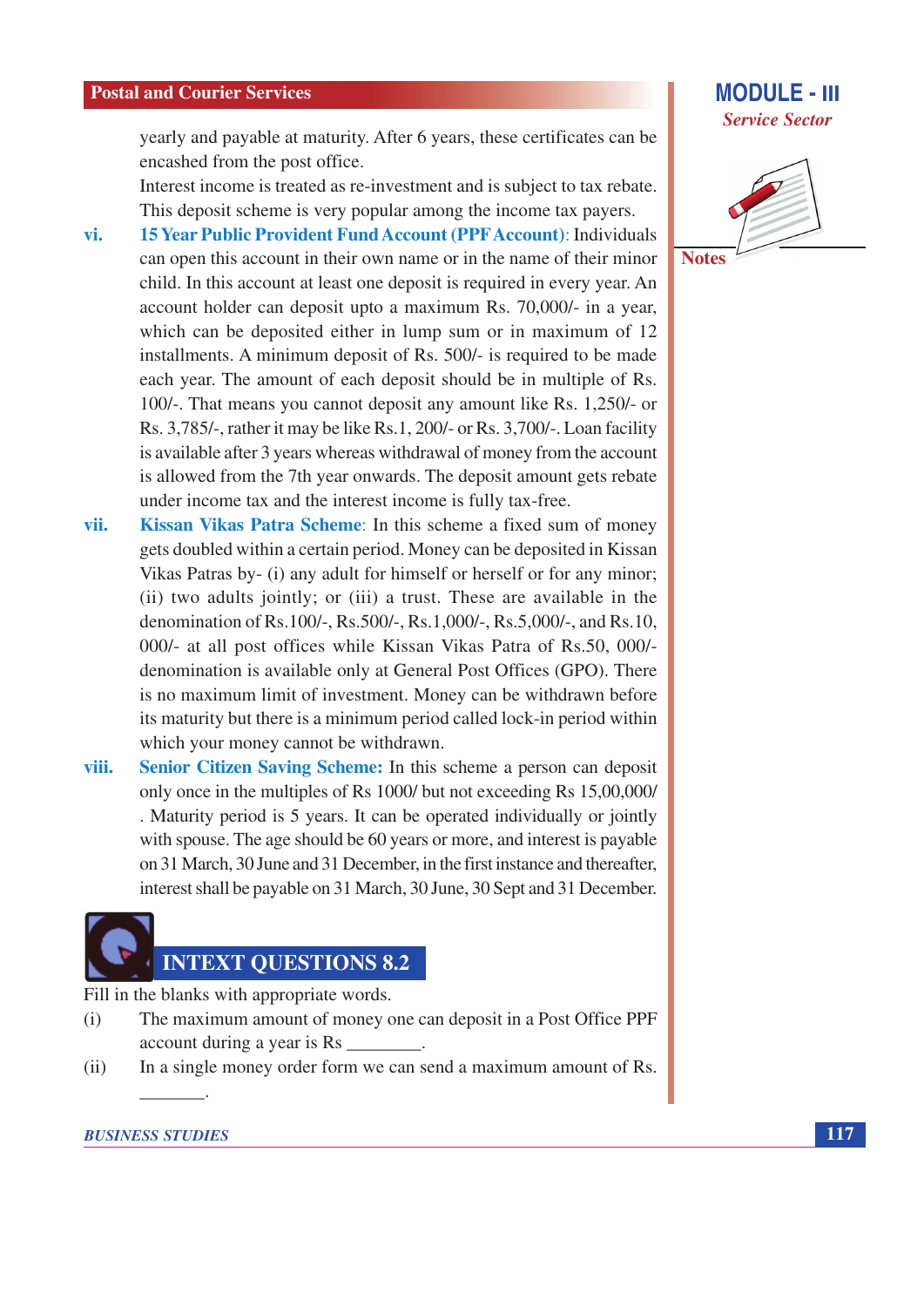**Service Sector** 

- **Notes**
- $(iii)$ To ensure payment to the right person we can the postal order.
- Loan facility is available to PPF account holder after completion of \_\_\_\_\_  $(iv)$ years.
- After completion of \_\_\_\_\_\_\_\_ years a NSC can be encashed.  $(v)$

#### **INSURANCE SERVICES** 8.7

In addition to dealing with mail and remittance of money, post offices also provide life insurance coverage to individuals. Do you know what is insurance? Insurance is a contract between two parties whereby one party agrees to pay a fixed sum of money to the other party on the happening of any event that causes damage or loss to that party. The party who agrees to pay money on happening of any event is called insurer, and the other is called assured. As per the contract, the insured pays fixed amount (called premium) either in lump sum or in instalments to the insurer for a fixed period. If any such event happens during that period and the insured or assured suffers a loss, then the insurer has to pay the agreed amount to him or his family members. Post offices offer life insurance under two schemes; (i) Postal Life Insurance (PLI), and (ii) Rural Postal Life Insurance (RPLI). Let us learn the details about these schemes.

#### i. **Postal Life Insurance**

Postal Life Insurance (PLI) was initially introduced for postal employees. Over the years it has been extended to the employees of central and state governments, public sector undertakings, universities, government aided institutions, nationalised banks and financial institutions. The post office allows the employees of these organizations, who are below 50 years of age, to insure their life on payment of a fixed premium for a particular period. It undertakes to pay a certain sum of money either on the death of the insured or on the expiry of a specified period.

#### **Rural Postal Life Insurance** ii.

Just like postal Life Insurance, the Post Offices also provide life Insurance coverage to the people living in rural areas and the weaker sections of society, which is known as Rural Postal Life Insurance (RPLI). Under RPLI, the insured person pays a very low premium for the insurance coverage.

#### 8.8 **OTHER POSTAL SERVICES**

So far you have learnt about the several postal services like mail, remittance, banking and insurance services. Apart from these services, post office also provides various other services like-.

Sale of Stamps: In addition to postal stamps, various other types of i. stamp like revenue stamp, share transfer stamps, recruitment stamp etc. are also sold at post offices.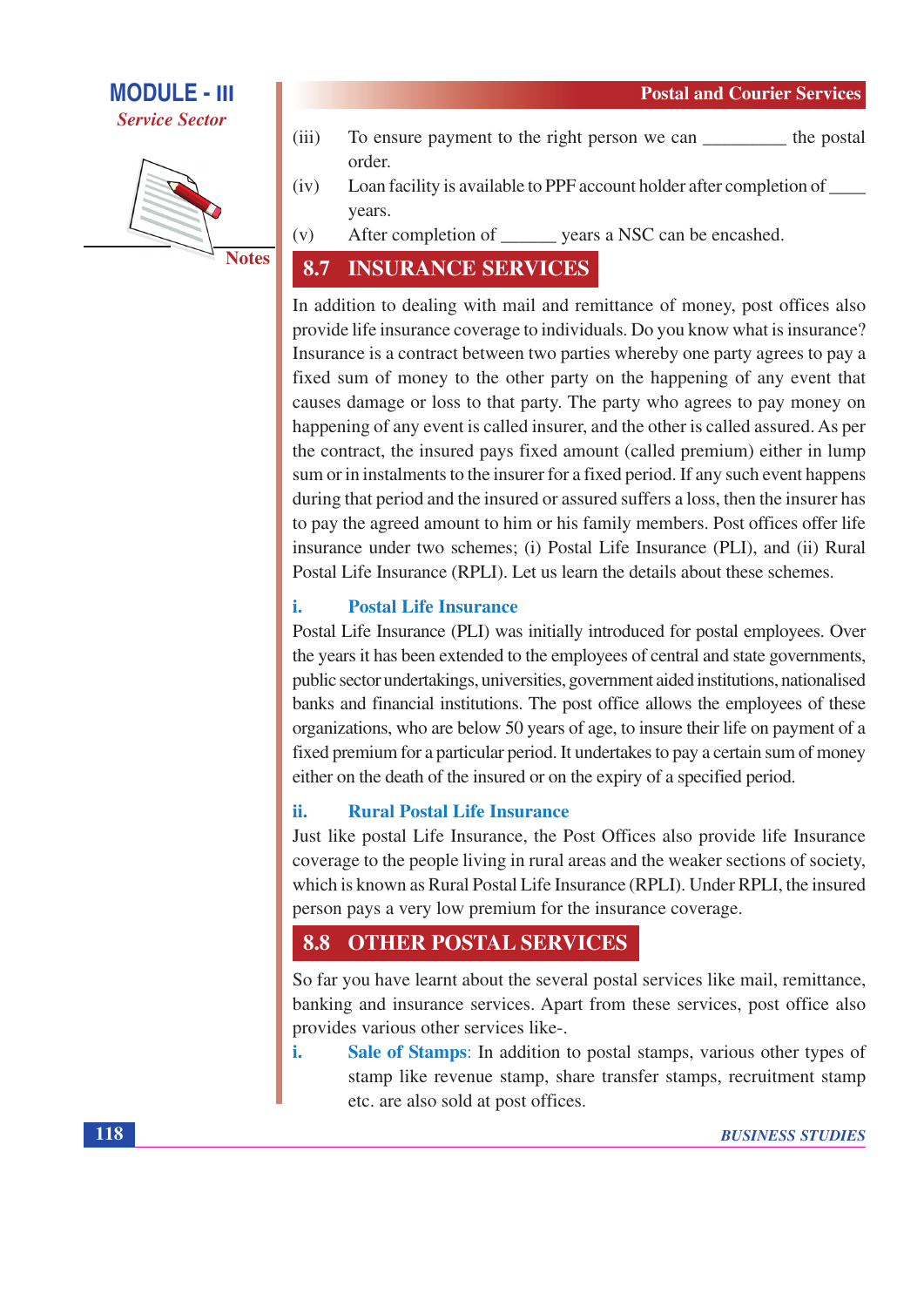Revenue stamps are used while getting a receipt from the receiver if the amount of transaction exceeds Rupees five hundred. Share transfer stamps are used for transferring shares or other securities in the name of others. Similarly, recruitment stamps are required for paying fees for various examinations conducted for recruitment of candidates.

- ii. Sale of Forms: Post office facilitates sale of different forms like passport forms, UPSC (Union Public Service Commission) forms, SSC (Staff Selection Commission) forms and forms of other national level competitive examinations.
- Bill Payment: Post office also collects payment of telephone, electricity, iii. and water bills from the consumers.
- **Pension Payment:** For the convenience of pensioners, Government of iv. India has made necessary arrangement for payment of pension through post office. Military, railways, coalmines, telecom pensioners can avail of this facility from the nearest post offices.

Post office also provides the facility of old age pension to senior citizens. Ministry of Social Welfare and State Governments grant this old age pension.

- **Post Shoppes:** Post shoppes are the small retail shops established for  $\mathbf{v}$ . sale of postal stationery items, greeting cards and small gift items to the customers. These shops are found within the premises of some post offices.
- **Philately:** Special and commemorative postage stamps as well as special vi. covers (envelopes) are issued by the Postal Department that cover a wide range of themes reflecting the rich natural and cultural heritage of the country. Important national and international events, famous personalities and institutions are honoured through the medium of commemorative postage stamps and envelopes. These stamps enjoy wide popularity in the world of philately.
- **Gramin Sanchar Sewak Scheme:** With a dream to provide telephone vii. facility to every home, Gramin Sanchar Sewak Scheme has been launched. It is a joint effort of Department of Post and Bharat Sanchar Nigam Limited (BSNL) Under this scheme, the postmen while delivering mails from door to door will also carry a mobile phone with them. People can make use of that phone by paying the specified charge to the postman. This facility is available only in rural areas of our country.



Which of the following statements are 'True' and which are 'False':

A Government employee who is 52 years of age can insure his life at  $(i)$ post office.



**MODULE - III** 

**Service Sector** 

**Notes** 

**119**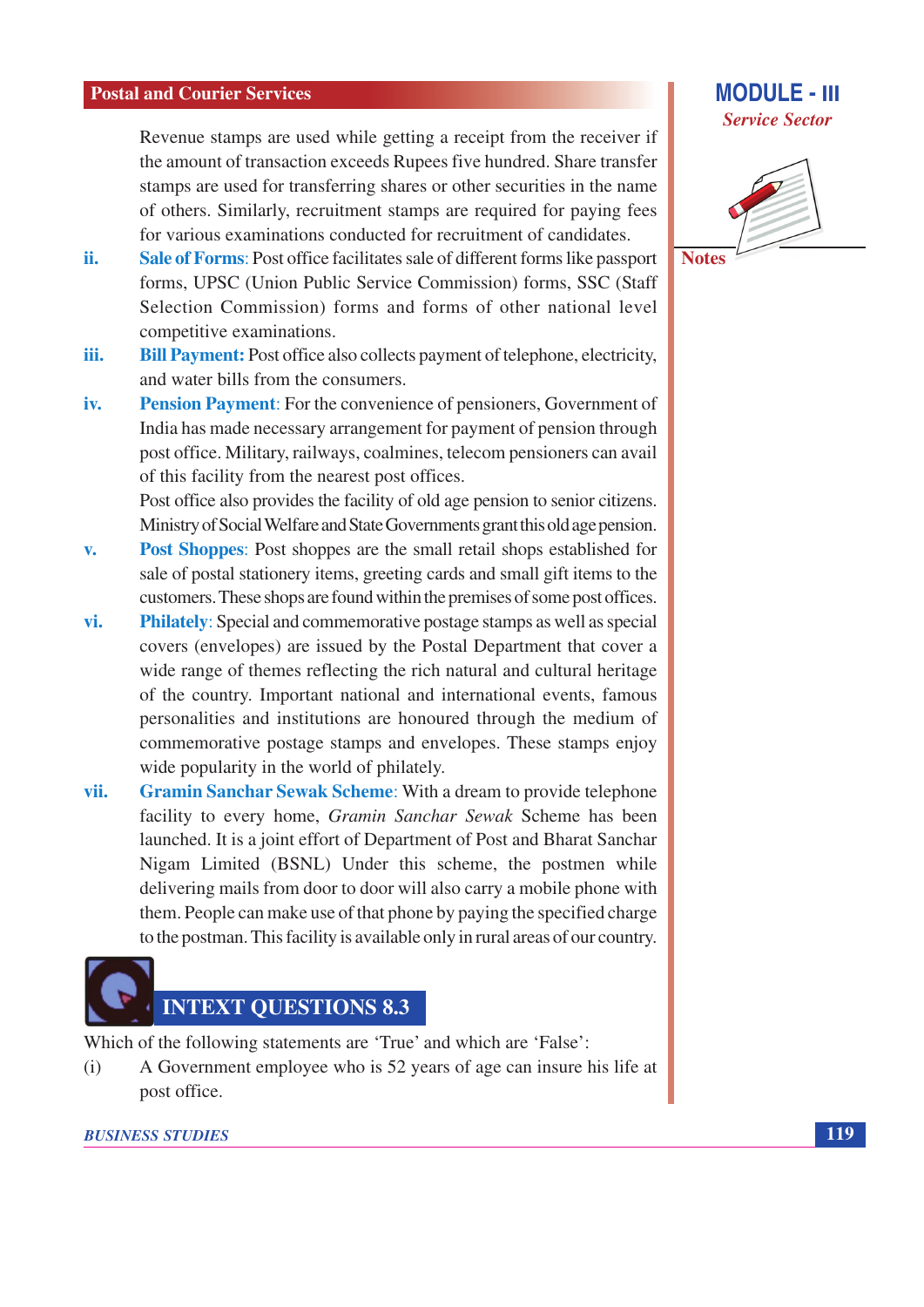**Service Sector** 



**Notes** 

 $(v)$ 

- $(ii)$ A financial transaction involving an amount of Rs. 600/- does not require any revenue stamp to be affixed on the receipt.
- In post shoppe ready-made garments are sold.  $(iii)$
- Post office offers Rural Postal Life Insurance facility for the benefit of  $(iv)$ weaker sections of our society.
	- Gramin Sanchar Sewak Scheme is only available in rural areas.

#### 8.9 **SPECIALISED MAIL SERVICES**

For convenience of people post office also offers various mail services having some extra advantages like sending mails faster, ensuring certainty of delivery of mails, compensating the sender in case of loss or damage to the mail during transit etc. You can avail of the benefit of all these facilities by paying additional postage. Let us learn the details about these services.

#### i. **Certificate of Posting**

When ordinary letters are posted, the post office does not issue any receipt because we generally drop them in the letterbox of the post office or in our locality. However, if a sender wants to have a proof that he/she has actually posted the letters, then a certificate can be obtained from the post office on payment of prescribed charge. This is called 'certificate of posting'. In order to have such a certificate you just need to write the complete address of the receiver and sender on a plain paper and affix the required postage on it. This paper along with the letters is handed over to the post office. The post office will put its seal on that paper and return it to you. This paper now serves as an evidence of posting the letters. But remember to write UPC on the face of your mail. UPC stands for 'Under Postal Certificate'.

It may serve as an evidence of posting in case of any dispute about communication.

#### ii. **Registered Post**

Sometimes we want to ensure that our mail is definitely delivered to the addressee otherwise it should come back to us. In such situations, the post office offers registered post facility through which we can send our letters and parcels. These mails are handed over to the post office after affixing additional postage as registration charge. On receiving the mail the post office immediately issues a receipt to the sender, which also serves as a proof that the mail has been posted. Remember, the post office will never accept your letters unless you write your complete address on the letters. To distinguish them from ordinary mail, all registered mails are super scribed as "Registered Post" on their face.

Do you want to confirm that your letter has been delivered to the addressee? Here post office provides another facility. Normally registered posts are handed over to the addressee after getting their signature on some postal documents.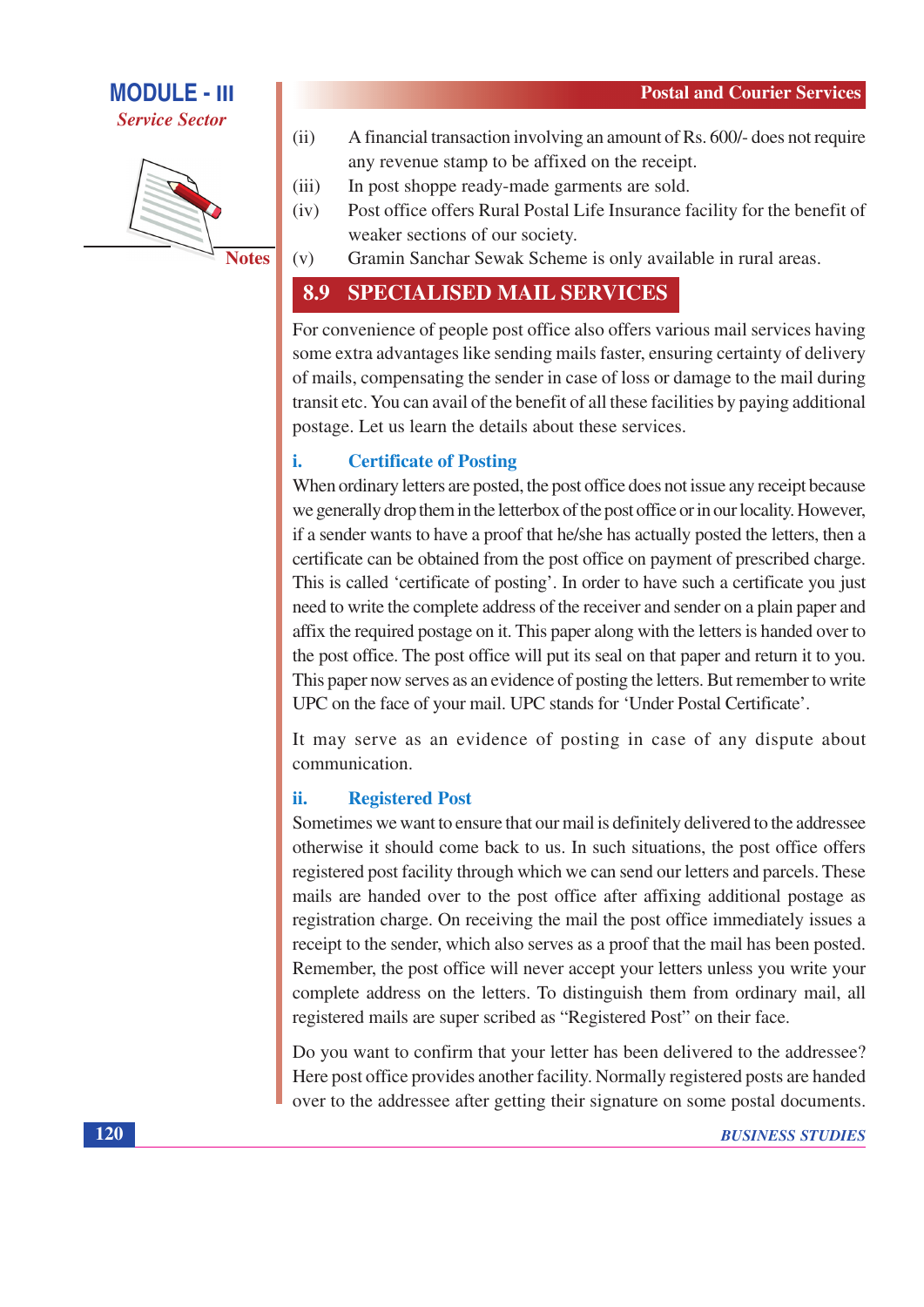But it is not intimated to the sender unless he specifically asks for it. But if the sender wants to have intimation then an "Acknowledgement Due Card" can be sent along with the registered mail. This form is signed by the receiver (addressee) on delivery of the article and returned to the sender by post. The Acknowledgement Due Cards are available at all post offices on payment of specific charges. The sender of the registered post is required to buy one card, write his complete postal address on it and tag it to envelope. The envelope must be subscribed as 'Registered post with AD'.

#### **Insured Post** iii.

While mails are in transit they can get damaged or lost, resulting in a loss to the sender. Can the post office be held liable for the loss or damage of the article in postal transit? In case of ordinary letters, registered letters or parcels, post office cannot be held liable for any loss or damage to the article. However, there is a provision that a sender can insure the letter or parcel, so that, incase of any loss or damage to the letter or parcel, the post office shall compensate for it. Thus, insured post is a type of mail service through which valuable articles may be sent after insuring these up to a specific amount. The insurance premium is paid to the post office according to the value for which the mail is insured. Here post office acts as the insurer and is liable for the loss or damage to the extent of the value insured for. Only registered mails are allowed to be sent through insured post. Remember, your letter or parcel will not be accepted for insured post unless it is packed and sealed as required by the post office.

#### iv. **Speed Post**

Speed post service was introduced on 1st August 1986. Sometimes because of some urgency or to avoid delay we want that our mail should reach the addressee at the earliest. Here post office provide time-bound as well as guaranteed mail delivery through its Speed Post Services. Under this service, letters, documents and parcels are delivered faster i.e., within a fixed time frame. This facility is available at specific post offices. The post office charges relatively more postage for speed post than that of ordinary mail and it varies according to distance. This service is available 24 hours at specific speed post centers. Post office picks up speed post mail from the doorstep of the senders who sent bulk mail on a regular basis.

#### $\mathbf{v}$ . **Post Restante**

When it is necessary to send letter to a person whose exact address is not known you can send it to the postmaster of that area in which the receiver resides. These letters are called Post Restante Letters. While sending such letters you have to specifically mention 'post restante' or 'care of postmaster' on the face of the letters. With this indication the letter will be retained at the

### **MODULE - III Service Sector**



**Notes**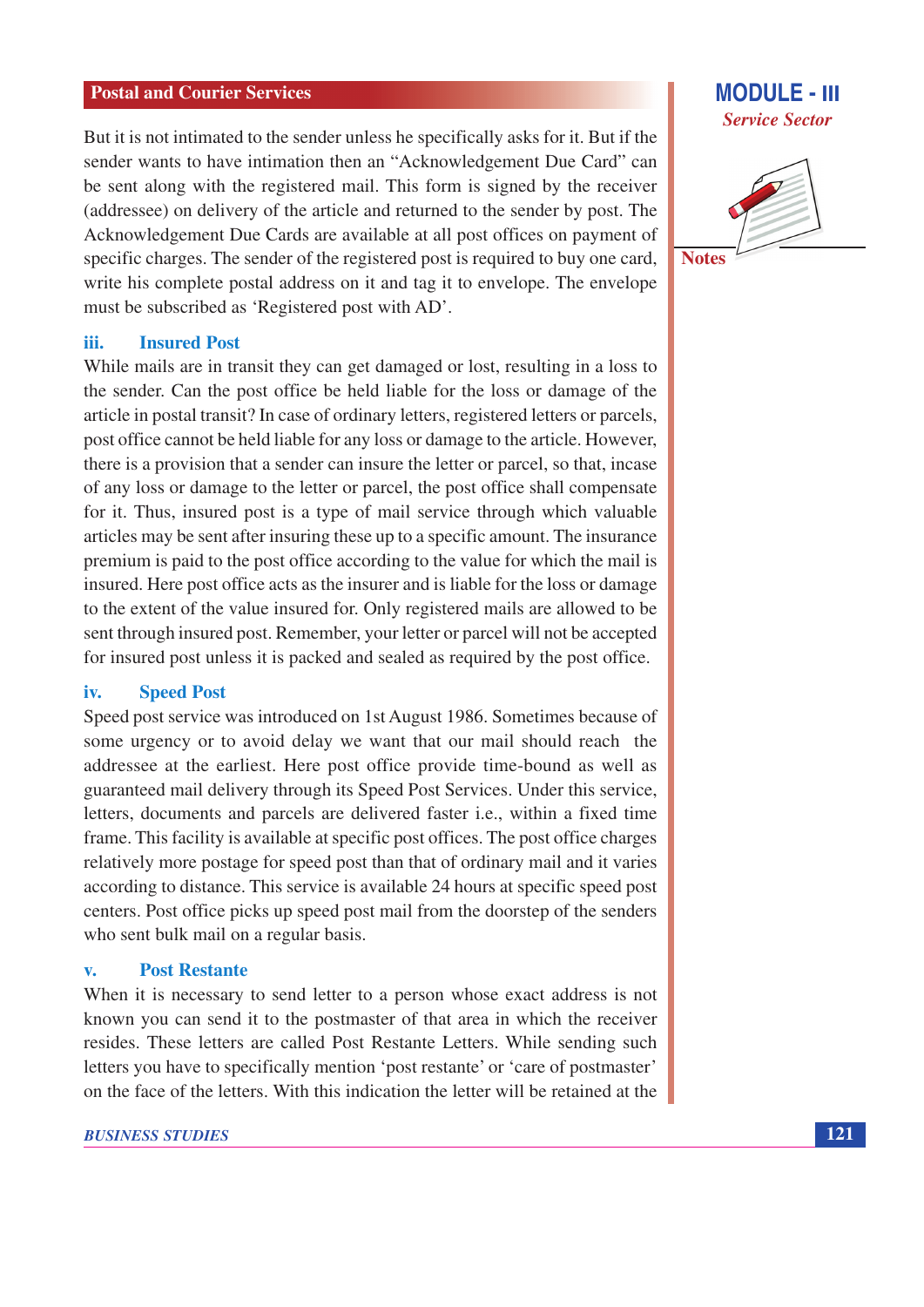**Service Sector** 



post office at the receiving end and delivered to the addressee on his calling the postmaster concerned. The post office at the receiving end retains such letters for a maximum period of 14 days. Then it is returned back to the sender or to the Return Letter Office. This facility is particularly suitable for tourists and travelling salesmen who are not sure about their address in a particular place, or for any other person looking for a fixed address at a new place.

# **INTEXT QUESTIONS 8.4**

Which of the following statements are true and which are false?

- $\mathbf{i}$ . Speed post service is available in all post offices.
- $ii.$ Only registered mail is allowed to be sent through insured post.
- Post Restante mail is retained by the post office at the receiving end iii. only for a week.
- For insured post service, additional postage is payable depending on iv. the distance between the two post offices.
- Certificate of posting does not entitle the sender of mail to claim V. compensation if the letter is lost in transit.

### **8.10 MAIL TRANSMISSION**

Post office collects letters and parcels either through its counters or by installing letterboxes. People drop letters in these boxes at any time according to their convenience and post office collects these once or twice everyday during office hours. You may find these boxes outside every post office and also at some specific places for the convenience of the public. But have you ever noticed that in some places there may be letterboxes with different colours like red, green, blue and yellow. Why are they so? Actually the main purpose of installing letterboxes with different colours is to segregate mails of different destination at the time of receiving them. This facilitates quick sorting and delivery of letters. Let us see which box collects which type of mail:

- Red boxes are meant for collection of mails, which are not local.
- Green boxes are meant for collection of local mail.  $\bullet$
- Blue boxes are meant for collection of mails addressed to metro cities.
- Yellow boxes are meant for collection of mails addressed to all capital cities.

What happens when you hand over your letters to the post office or drop your letters in the letterboxes?

- Post office collects those letters;
- Verifies the amount of stamp affixed on it and defaces the stamps by putting its seal;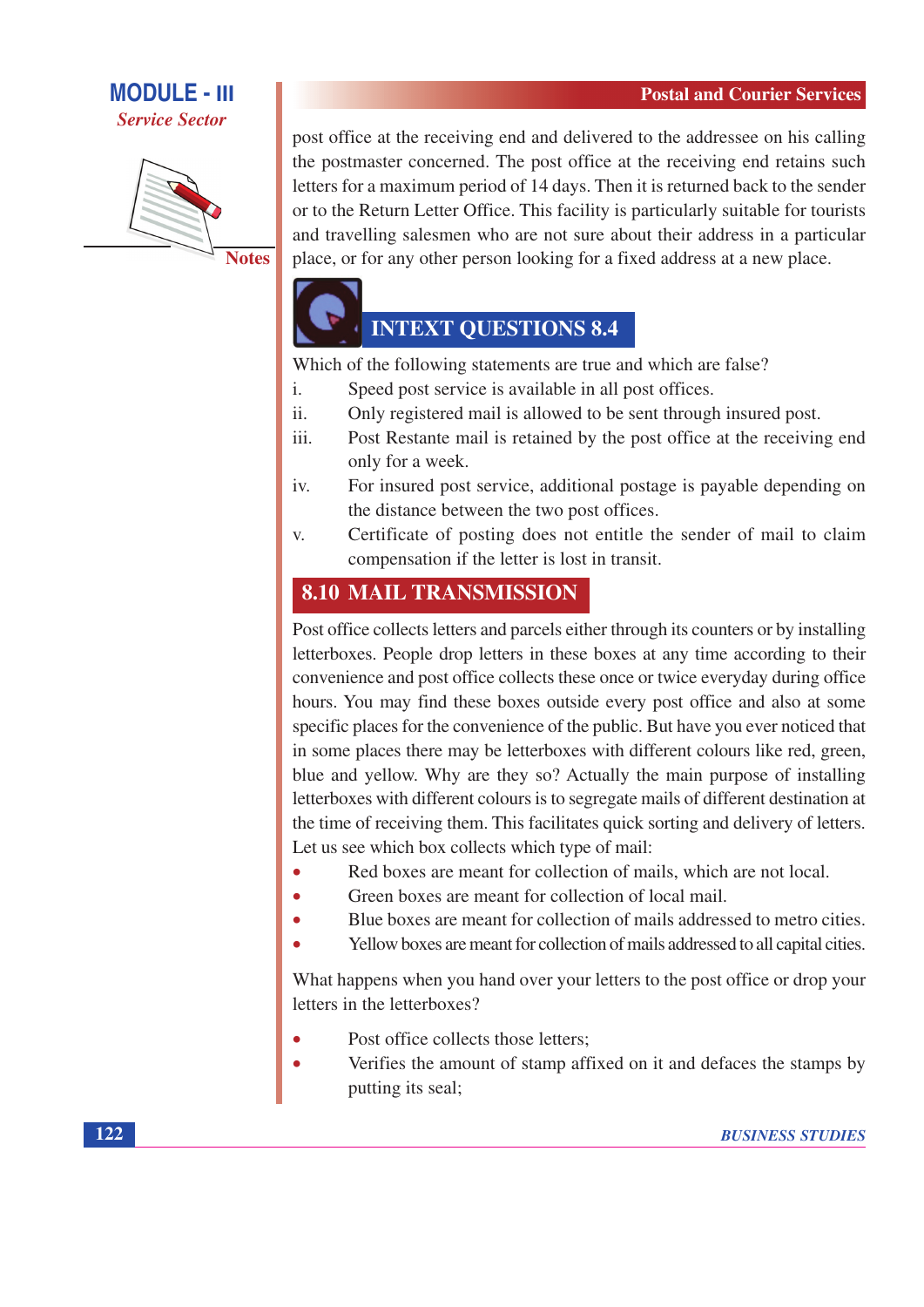- Sorts the letters according to their destination (*i.e.*, the locations where  $\blacksquare$ these are to be delivered);
- Puts mails in different packets or bags as per their destination;
- Sends those packets to different post offices at the receiving end;
- The receiving post offices then open those packets and put their seal on the **letters**
- Sort the mails on the basis of locality of the addressees;
- Finally the postmen personally deliver the letters to the respective addresses.
- You might be thinking how the postbags or packets are conveyed from one post office to the other. Let us get to know about this. For short distance, mailbags are carried
- Through roadways with the help of motor vehicles, auto rickshaws and cycles etc. But for long distance mails, the most convenient mode is railways. In our country Railway Mail Service (RMS) facilitates sending and receiving mail by railway. You might have seen the offices of the RMS inside the premises of almost all big railway stations all over the country.
- The mails that move through railways, motor vehicle, cycles etc., are called Surface mail.
- Besides sending mails through roadways and railways, Indian Postal Department has also made necessary arrangement to send mails through airways wherever air linkage is available.

All international mails are forwarded through airways. So the mail carried on by air transport is known as **Airmail.** 

## **8.11 POSTAGE FOR MAIL SERVICE**

You might be thinking, how a post card or inland letter card moves across the country at the same postage irrespective of the distance it travels? In our country you will find uniform rate for all types of mails (except speed post) that move within the country. The postage generally varies according to the weight of the mail. In case of sending mail outside the country or by speed post, the postage varies on the basis of weight as well as distance.

The payment to post office for the service of carrying mails is made through postal stamp. It is required that we should buy postal stamps from the post office and affix them on our mails. But this is not the only way to pay for the service we avail of from the post office. Let us know the various ways of paying postage while sending our mails through post office.

**Postal Stamp:** While sending envelopes and parcels we buy postal i. stamps from the post office and affix them on our mail before we

### **MODULE - III Service Sector**

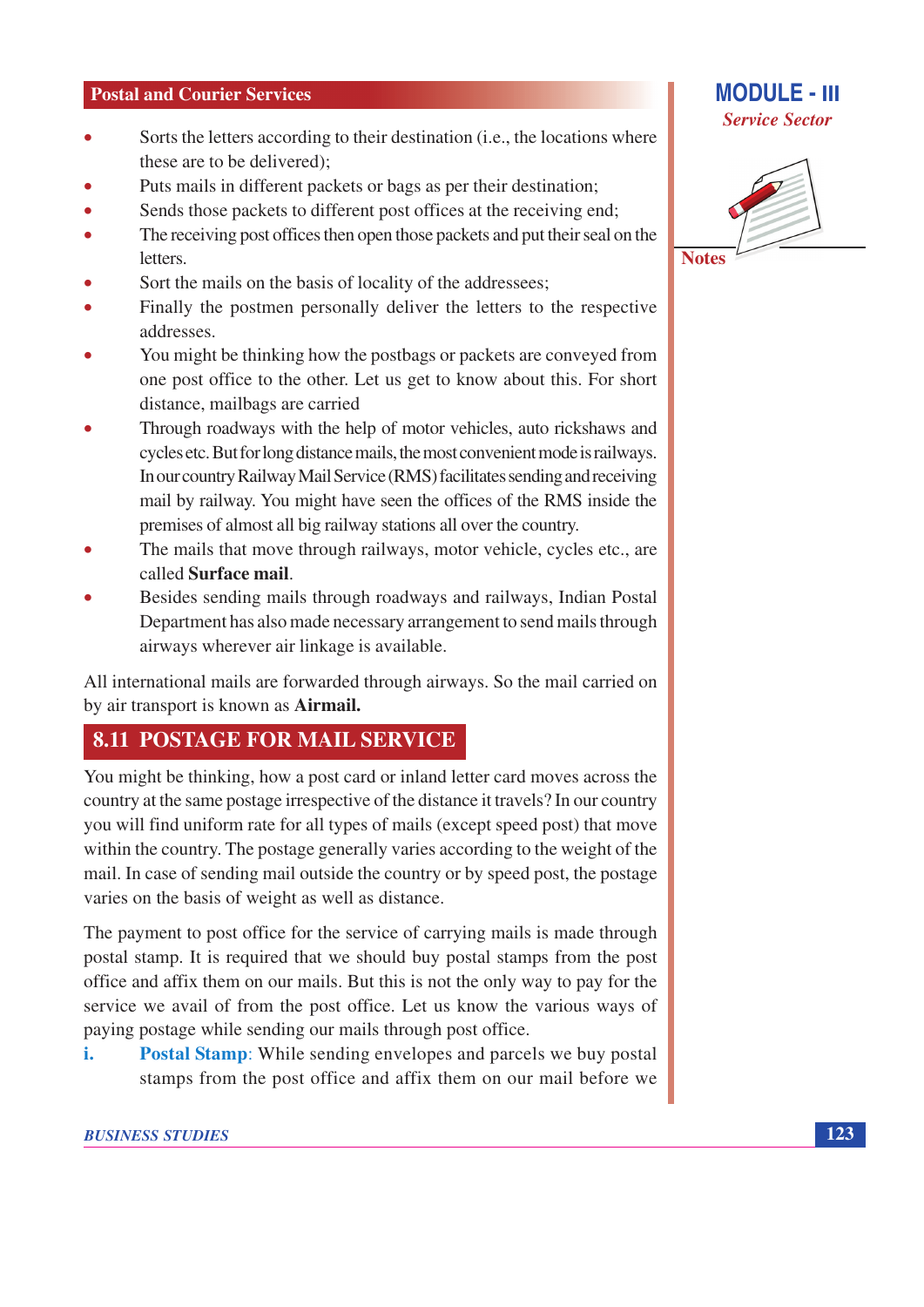

drop them in the letterbox or handover at the counter in the post office. But in case of post cards, inland letter cards and postal envelopes, which are available at post offices there is no need to affix stamps separately as the postage is already included in the price of these items. You might have noticed printed postal stamps on the face of these items. Remember, the postage you pay while buying these items is only for the minimum permissible weight of your documents. If the weight of your letters or parcels exceeds that limit you have to affix additional postage.

- ii. **Franked postage:** In large offices where hundreds of letters have to be sent everyday, the post office provides another facility to affix stamps through a machine known as 'franking machine'. This machine can print postage of different denominations, which are called franked postage. The letters to be stamped are inserted in the machine and by operating different buttons of this machine impression of required amount of postage can be made. A franking machine prints postage in brick red ink. These machines can be hired under a license from the post office. The post office gives it to the license holder after setting the machine according to the value of postage paid by the latter. The machine will stop printing when the total value of the postage is used up. It can be again reset by the post office on further payment for its use.
- iii. **Payment without affixing any stamp:** You might have noticed that in some mails no postal stamp is affixed. Then how do they come to you? Actually these are certain types of mail where the postage is paid by the sender either well before dispatching the mail or by the receiver after receiving the mail. For example, in case of newspapers and periodicals the sender pays the postage before dispatching the mail and incase of business reply cards the addressee pays the postage after receiving the mail. The Postal Department carries braille literatures free of charge.
- **Computerised Slip:** In some post offices now-a-days computer generated iv. slips are pasted on the mails. There is no need to affix any postal stamp separately.

The amount of postage paid, date and time is mentioned on the slip. This facility is available for registered letters, speed post letters, etc. and not for ordinary letters.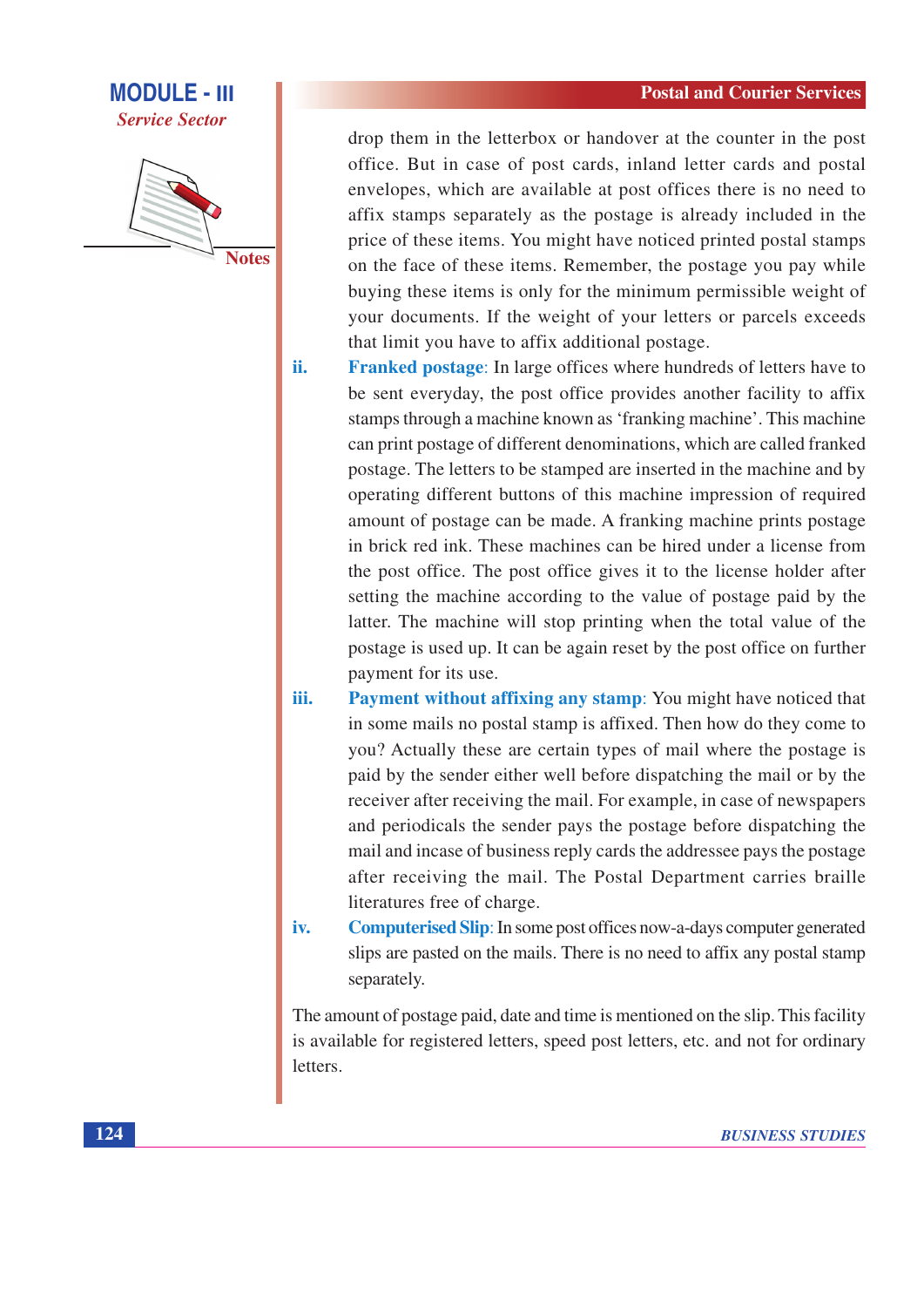

Match the phrases in column A with those in column B:

### **Column A**

 $ii.$ 

iii.

 $V_{\cdot}$ 

Green Letter Box  $\mathbf{i}$ **Franking Machine** 

### **Column B**

- Returned the letter to the sender
- No postage is paid by the sender  $(b)$ 
	- Double the amount of deficiency in postage payable by addressee
- **Business Reply Card**  $(d)$ iv.

Affix inadequate postage

- Wrong address of receiver  $(e)$ on letter
- **Local Mails** 
	- Printing of postage

### **8.12 HOW DOES POST OFFICE FACILITATE BUSINESS TRANSACTIONS**

 $(a)$ 

 $(c)$ 

Besides carrying mail through various means as discussed earlier, post office offers some special services to the business firms like:

- facilitating selling of goods through Value Payable Post;  $\bullet$
- carrying letters from the customers without any pre-payment of postage  $\bullet$ through 'Business Reply Post';
- facilitating advertisement of the products through **Media Post**;
- providing reliable and time-bound parcel service through Express Post;  $\bullet$
- offering various pre-mailing services to big mailers through Business  $\bullet$ Post.
- allowing transfer of huge amount of money through Corporate **Money Order and**
- making special arrangement to collect mails through Post-bag and Post box facility.

Let us know further about these facilities.

i. Value Payable Post (VPP): Sometimes we want to buy certain goods, which are not available in any local shop. In such a case we can always make a request to the seller located at a distance to send the goods to us. Here post office gives a very good option to the seller to use its Value Payable Post (VPP) service. Under this service post office receives the properly packed goods from the seller and carries those to the customers. After receiving the total amount (that includes the price of the goods and the VPP charges) from the customer it delivers the goods. Then the post office sends the money to the seller.

# **Service Sector**

**MODULE - III** 

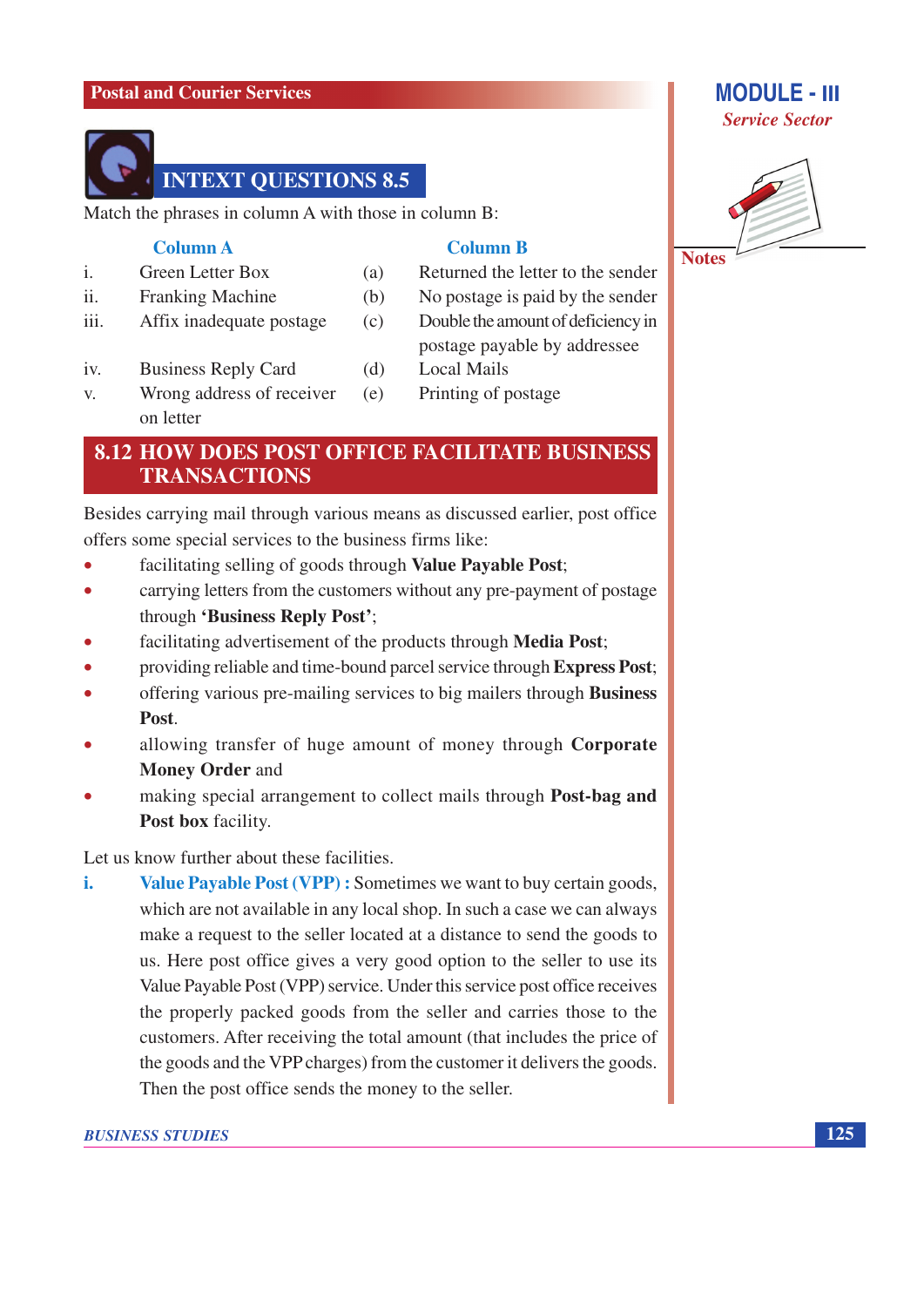**Service Sector** 

ii.



**Business Reply Post:** We know that creation of customers is one of the important marketing objectives of every business. To achieve this objective businessmen always look for prompt reply and reaction from their customers if customers' opinion is sought for. In this regard post office allows the customers to send their reply through business reply post, which does not require any postage from the sender. The post office recovers the postage from the addressee later on. To avail of this facility businessman can obtain a licence from the post office after paying a prescribed fee for it. That licence number should be clearly printed on the card or envelope along with phrases like- "Business" reply card/envelope, No postage will be paid by the addressee, No postage stamps necessary if posted in India". The address of the receiver must be printed on the face of the card or envelope.

Media Post : Under this service, the postal department allows the iii. corporate and government organizations to reach the customers through advertisement on post card, inland letter card, aerogramme and other postal stationeries. Public awareness messages may be printed by government on postal stationery.

- iv. **Express Post:** Post office offers a reliable, speedy and economical parcel service to the corporate and business customers through its express post. It provides a time bound door-to-door delivery of parcels upto 35 kgs. in weight.
- **Business Post:** Post office gives another opportunity to the business  $\overline{\mathbf{v}}$ . customers by undertaking their premailing activities through business post. Pre-mailing activities include collection from sender's doorstep, insertion of goods in packet, pasting and addressing as well as franking of mails, etc.
- **Corporate Money Order : Like individuals, business organizations** vi. can also transfer money through money order. For them, the post office offers Corporate Money Order Service. It enables business organization to transfer up to Rupees one crore to any part of the country. This facility is available at post offices connected with satellite.
- vii. **Post-box and Postbag:** You know that postman delivers different types of mail at the doorstep of the addressee. In addition to this, post office also provides post box and postbag facilities to the receivers of the unregistered mails. Under this facility a particular number and a box or a bag is allotted at the post office to the receiver on payment of a specific rent. Post office keeps all mails addressed to that number in those boxes or bags. Then the addressee makes necessary arrangement to collect the mails as per his convenience. Incase of post box the addressee needs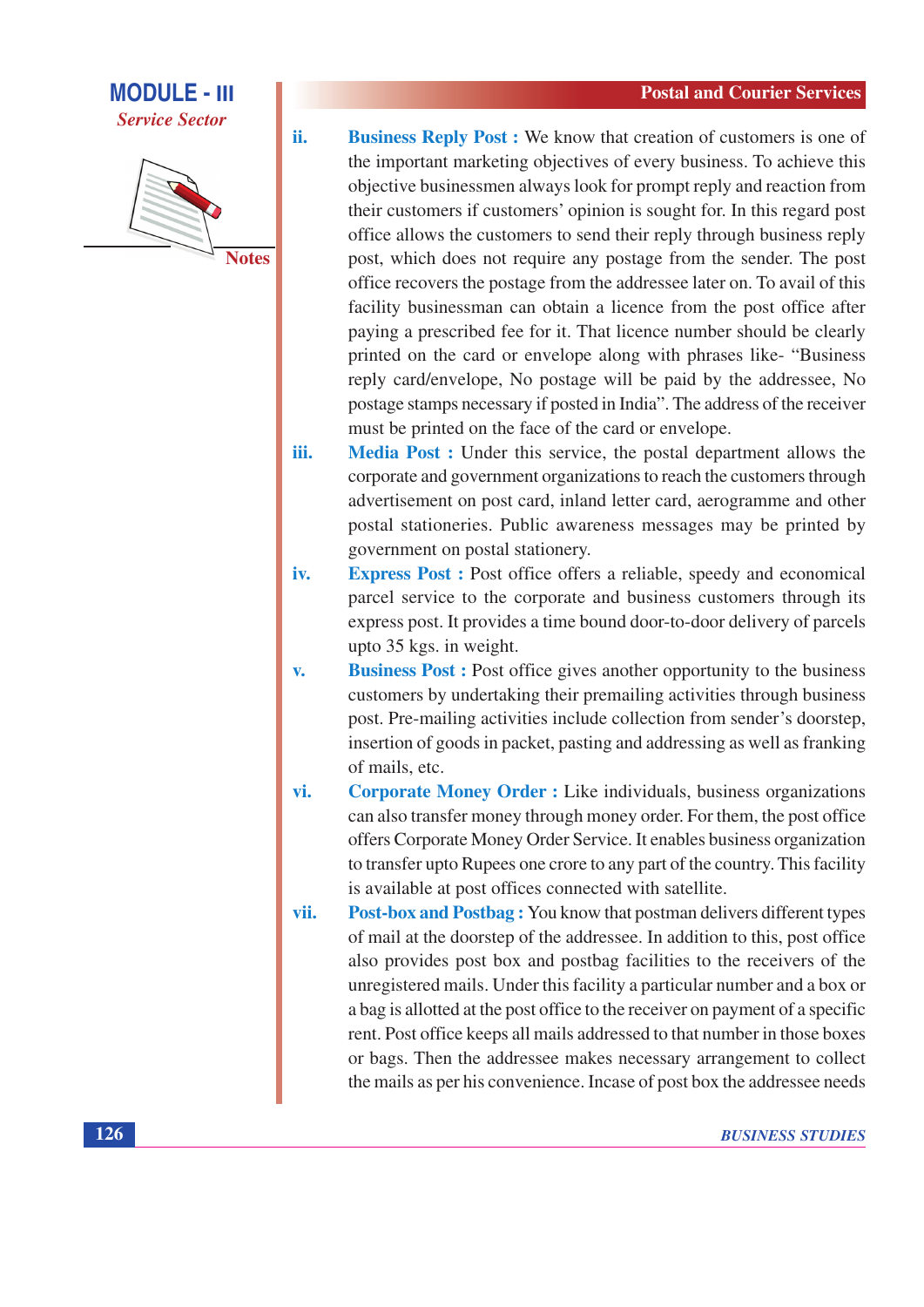to collect the mails from the post office by opening its allotted box, but incase of postbag the addressee can carry the bag to his/her office and open the bag there. Any firm or individual may hire such a box from the post office. This facility is mostly suitable for:

- business firms which want to receive their mail promptly;
- bulk mail receiver:
- mail order business:
- those who do not have any fixed address; and
- those who do not want to disclose their names and addresses.



# **INTEXT QUESTIONS 8.6**

Fill in the blanks with appropriate words :

- Post office offers pre-mailing services to the business enterprises  $(i)$ through post.
- Advertisement of products and services can be done through post office  $(ii)$ by using the facility of post.
- Business \_\_\_\_\_\_\_\_\_ post does not require any postage to be affixed by  $(iii)$ sender.
- In corporate money order, money can be sent upto Rs.  $(iv)$
- \_ mails can be received without disclosing  $(v)$ Through receivers the identity to the sender or public.

### **8.13 IMPORTANCE OF POSTAL SERVICES**

Postal services are important for the public in general and business in particular. The following points highlight the importance of Postal Services:

- $\mathbf{1}$ . **Cheaper means of communication:** Postal mail services are available at relatively much lower rates than any other means of communication. Newspapers and journals have large circulation and reach the people even in remote villages because of postal services. This is made possible because newspapers and magazines can be sent at concessional rates.
- $2.$ **Encourage Savings:** People of ordinary means are encouraged to make small savings through the various small savings schemes run by the post offices. Besides, savings through the post offices are allowed tax concession, e.g. savings in National Savings Certificates and Public Provident Fund. There is also provision for prizes to be given to people saving in post offices.
- $3.$ Safe remittance of money at lower rate: The cheapest and most common means of remitting money is by money order through post offices. If money is to be sent urgently, it can be done by Telegraphic Money Order. Postal order is another mode of transfer of money.

### **MODULE - III Service Sector**

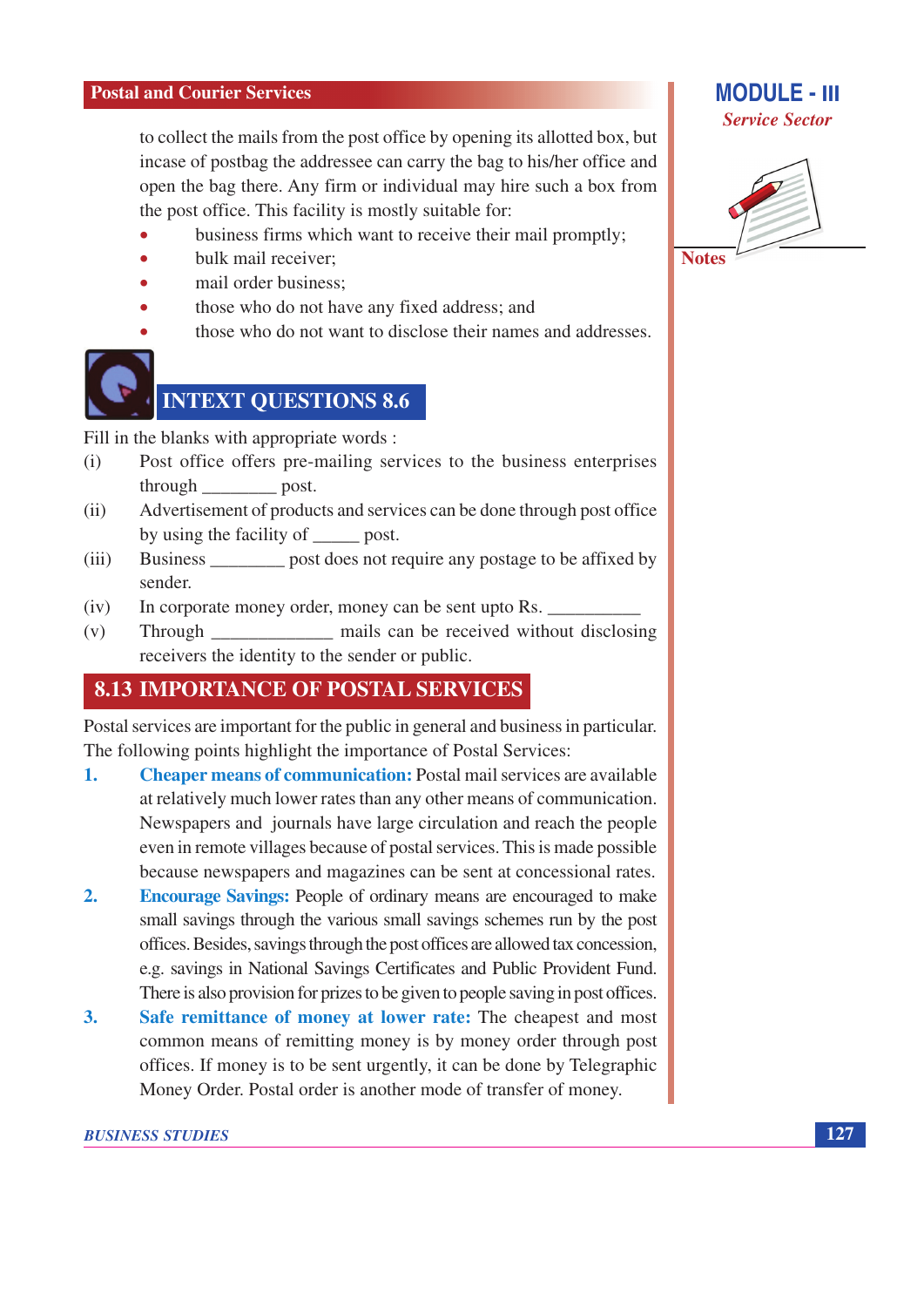

 $\overline{4}$ .

**Promotion of trade:** Availability of postal services has facilitated the growth and expansion of both internal as well as external trade. Trade enquiries are made and business deals are finalised through correspondence. Placing order, intimation of sending goods, reminders for payments are mostly communicated by post. Cheques, drafts and valuable documents are also sent by post. The registered mail containing valuable documents can be insured for specified amounts to cover the risk of loss in postal transit. Mail order business totally depends on postal mail and parcel delivery service.

5. Facilitate distant learning: Open Schools, Open Universities and other institutions offering distant and correspondence education, educate learners by sending instruction materials through post. They also make all correspondence with the learners through post office. Thus, students in far off places can get the advantages of learning their lessons without the necessity of attending regular classes.

## **8.14 PRIVATE COURIER SERVICES**

There are some private operators who provide mail services to the public. They are known as private couriers. They collect letters and parcels and deliver

them at the place of the addressee. Private couriers provide quick service in collection and delivery of letters, parcels, packets etc. No postage is required to be affixed on letters and parcels if sent through couriers. The charges payable for



private courier service are generally higher in comparison to post office. Again these charges are also not uniform. Private couriers are popular in big cities and towns.

The main features of private couriers services are as follows:

- i. It provides a quick means of communication.
- $ii.$ It provides facilities for national as well as international communication.
- All kinds of articles are handled by it except gold and jewellery. iii.
- Besides using railways, roadways and airways for carriage of articles,  $iv$ some agencies use telephone, telex and fax services for transmission of messages.
- It undertakes full responsibility of safe and timely delivery of articles. V.
- vi. It collects articles from the doorstep of senders and delivers them to the receivers.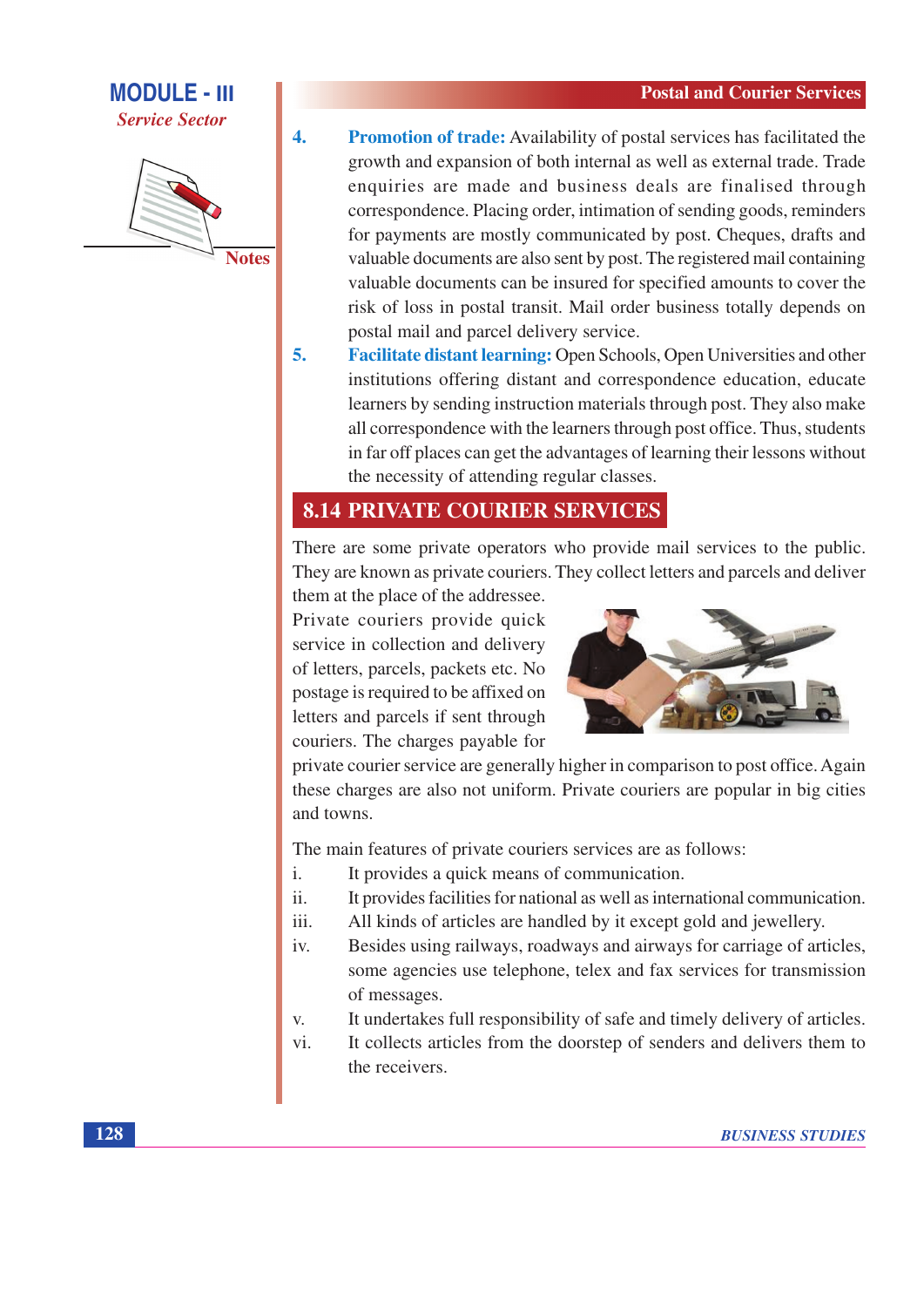

## **INTEXT QUESTIONS 8.7**

- Which of the following statement are True and which are False?  $\mathbf{I}$ 
	- $\mathbf{i}$ . PIN facilities quick and easy sorting of mails.
	- $ii.$ Department of post works under the Ministry of Finance, Govt. of India.
	- Post office does not help in distant learning programme.  $\overline{111}$ .
	- Cheques and valuable documents can be sent to people by post.  $iv$
	- V. Private couriers do not carry parcels.
- II. **Multiple Choice Questions** 
	- $\mathbf{i}$ . Which one of the following is not as a type of Portal Services? (a)Mail Service (b) Banking Service
		- (c) Remittance Service (d) Lockers Service
	- $ii.$ Which of the following type of Insurance policy is provided by Post Office?
		- (a) Endowment Policy
		- (b) Whole Life Policy
		- (c) Rural Postal Life Insurance Policy
		- (d) Joint Life Policy
	- iii. Which of the following is a remittance Service provided by Post Office?
		- (a) Pension Payment (b) Bill payment
		- (c) Money order (d) Post Office monthly Income Scheme
	- iv. Which of the following is not a specialized Mail Service provided by Post Office? (a)Registered Post (b) Sale of Stamp (d) Insured Post (c) Speed Post
	- Which of the following is a Private courier Service? V. (a)Post-Box and Post Bag (b) Business Post (c) Overnite Express (d) Value Payable Post.



## **WHAT YOU HAVE LEARNT**

The various services offered by Post Office are called Postal Services. These services include carrying of letters and parcels, arranging remittances of money, accepting deposits, insuring life of the people etc.

### **BUSINESS STUDIES**

### **MODULE - III Service Sector**

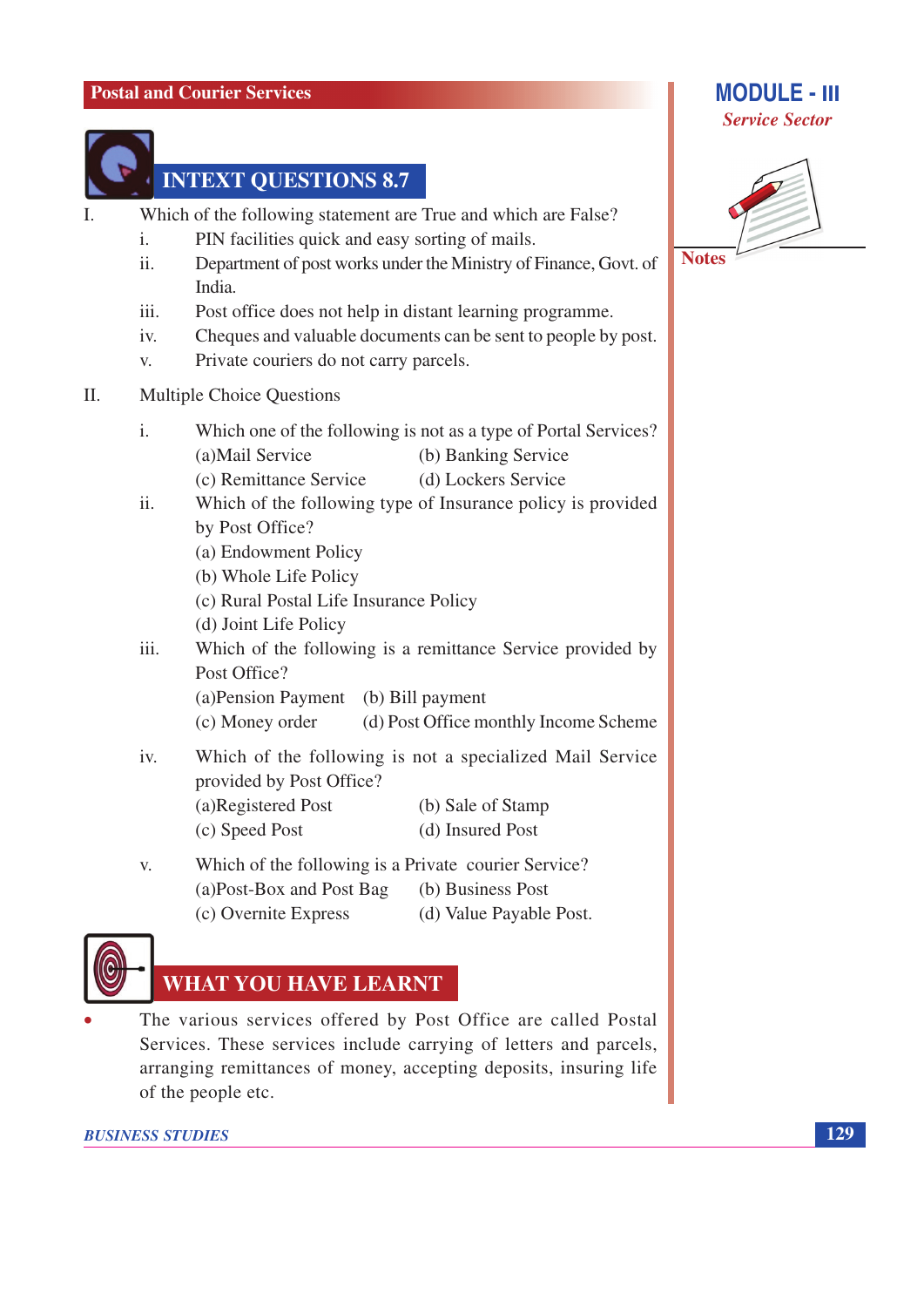**Service Sector** 



**Notes** 

- Collection of letters and parcels from the sender to deliver them to the receiver is called mail service. Post office offers mail services through post card, envelope, inland letter, parcel post, book post etc. It also provides specialized mail services through certificate of posting, registered post, insured post, speed post, post restante.
- Money can be transferred from one place to another through remittance service of post office. It offers money order or postal order facilities through which people can send money to distant places.
- Post office encourages saving habit among people by offering various saving schemes like post office savings bank account, 5-years post office recurring deposit scheme, post office time deposit account, Post office monthly income scheme, 6-years National Saving Certificate (VIII issue) Scheme, 15-years Public Provident Fund Account, Kissan Vikas Patra Scheme, etc.
- Individual's Life can be insured through Post Office through Postal  $\bullet$ Life Insurance as well as Rural Postal Life Insurance Schemes.
- Post office facilitates business transactions by offering VPP, Business Reply Post, Media Post, Express Post, Business Post, Corporate Money Order, Post Bag or Post Box.
- Importance of Postal services it provides cheaper means of communication, encourage savings, helps in sending money at lower rate, promotes trade and facilitates distance learning.
- Private couriers with the help of their own network also provide mail services in our country. They provide quick service in collection and delivery of letters, percales etc.

## **TERMINAL EXERCISE**

- Make a symbol of Indian Post in you note book. 1.
- $\overline{2}$ . Distinguish between inland mail and international mail.
- 3. What is meant by Gramin Sanchar Sewak Scheme?
- $\overline{4}$ . State the features of 15 years Public Provident Fund Account.
- 5. What purpose does PIN serve in mail services?
- Distinguish between VPP (value payable post) and Business Reply 6. Post.
- What are the different colours of letterboxes available in Post Offices? 7. What purpose does they serve?
- 8. State the different types of Post Card available in Post Offices.
- 9. Distinguish between money order and postal order.
- 10. Explain the different schemes of Life Insurance available at Post Offices.